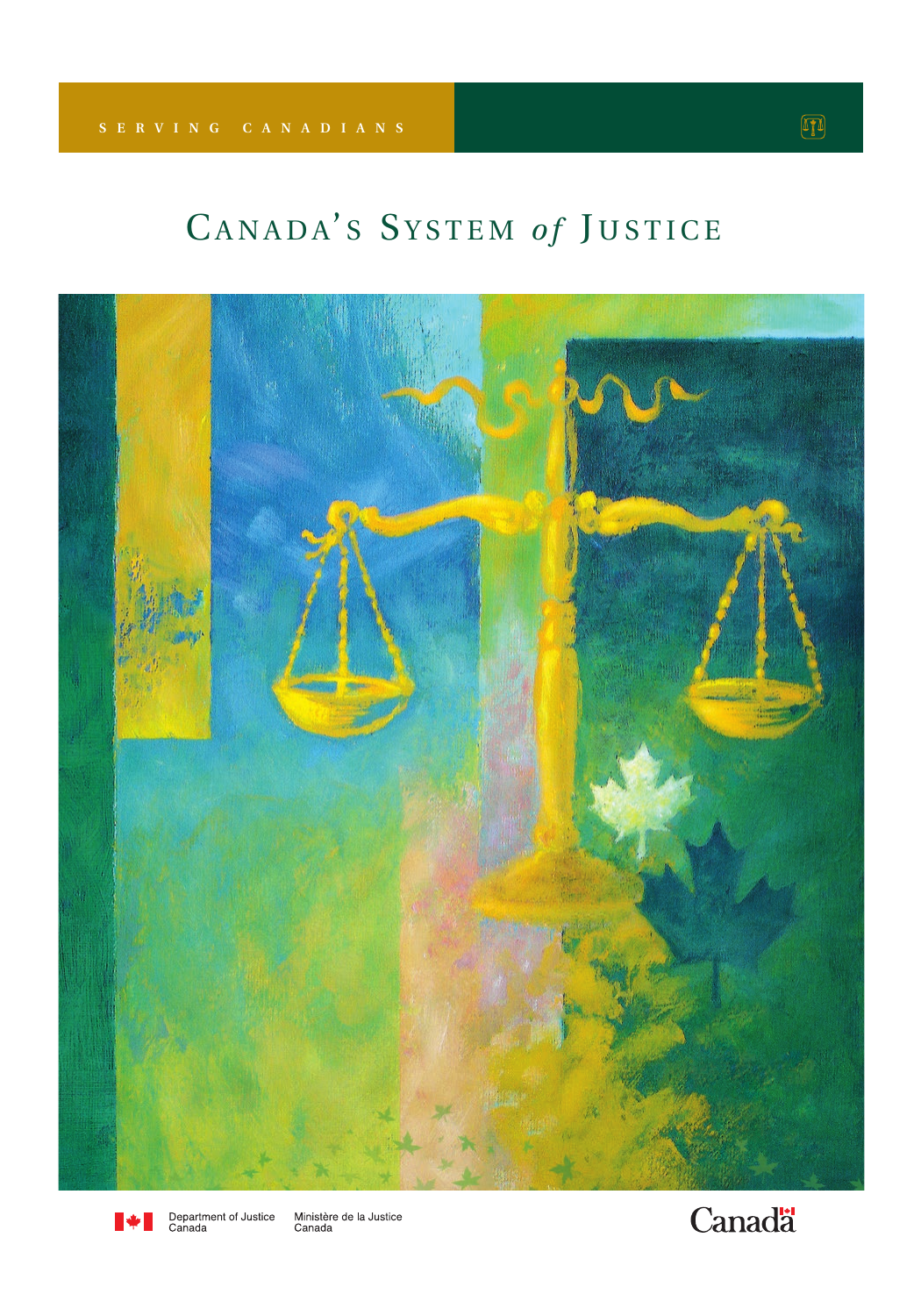Information contained in this publication or product may be reproduced, in part or in whole, and by any means, for personal or public non-commercial purposes, without charge or further permission, unless otherwise specified.

You are asked to:

- exercise due diligence in ensuring the accuracy of the materials reproduced;
- indicate both the complete title of the materials reproduced, as well as the author organization; and
- indicate that the reproduction is a copy of an official work that is published by the Government of Canada and that the reproduction has not been produced in affiliation with or with the endorsement of the Government of Canada.

Commercial reproduction and distribution is prohibited except with written permission from the Department of Justice Canada. For more information, please contact the Department of Justice Canada at: **www.justice.gc.ca**.

©Her Majesty the Queen in Right of Canada, represented by the Minister of Justice and Attorney General of Canada, 2015

ISBN 978-1-100-25574-3

Cat. No J2-32/2015E-PDF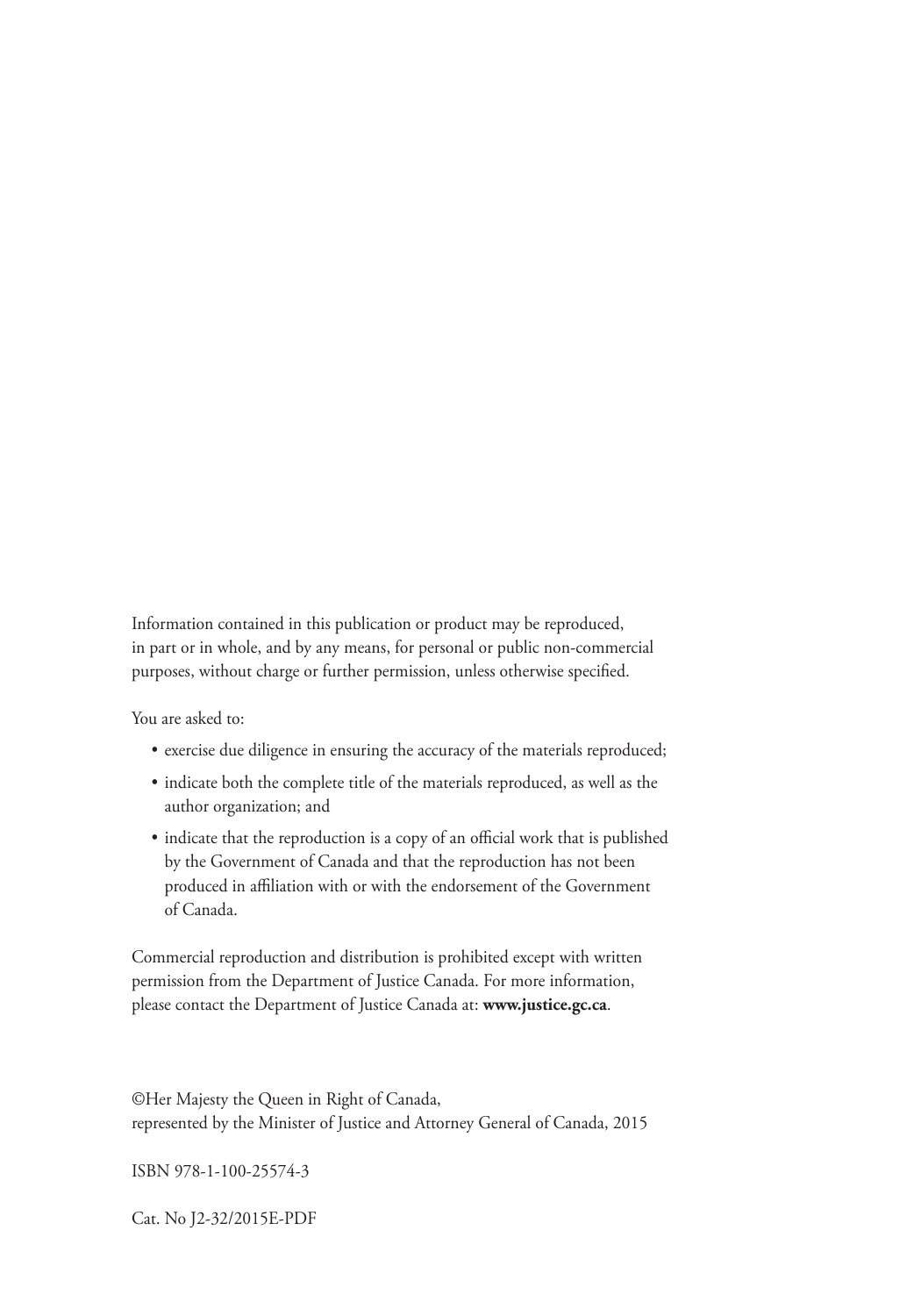

# C A N A D A ' S S Y S T E M OF JUSTICE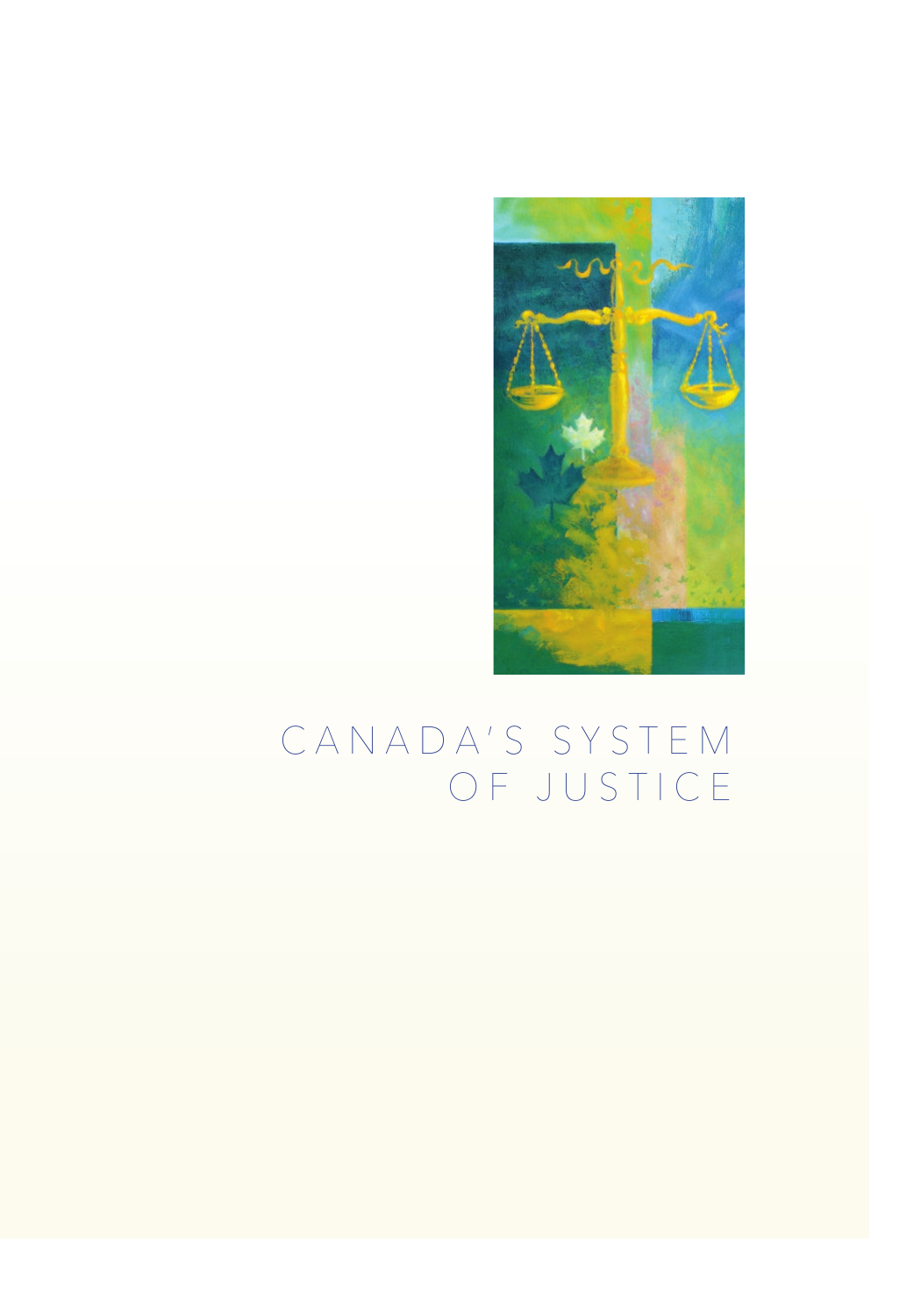*Note to reader: This booklet provides general information about Canada's justice system. It is not intended as legal advice. If you have a problem, you should consult a lawyer or other qualified professional.*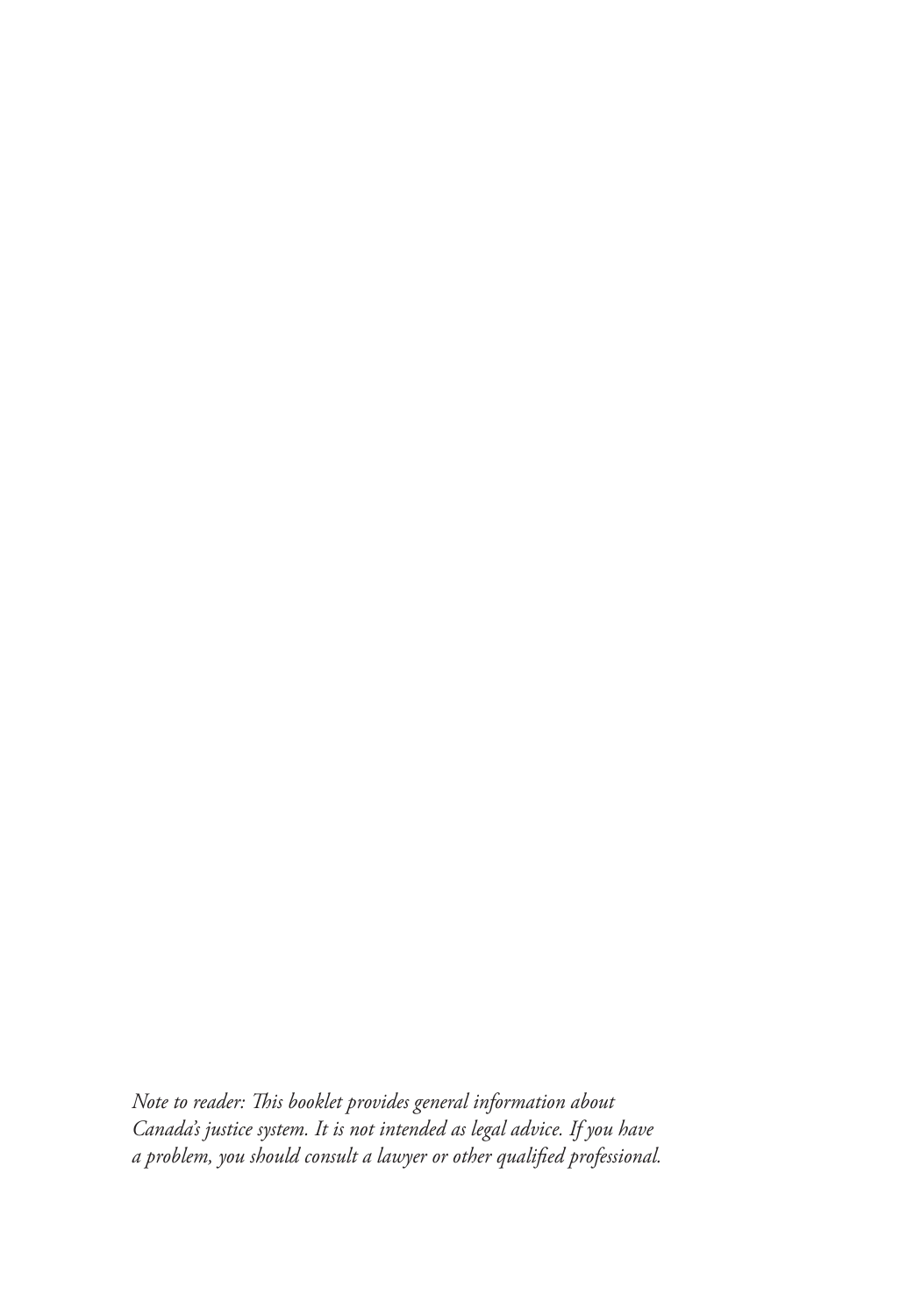# **CONTENTS**

| What Does the Canadian Charter of Rights and Freedoms Say?  13 |  |
|----------------------------------------------------------------|--|
|                                                                |  |
|                                                                |  |
|                                                                |  |
|                                                                |  |
|                                                                |  |
|                                                                |  |
|                                                                |  |
|                                                                |  |
|                                                                |  |
|                                                                |  |

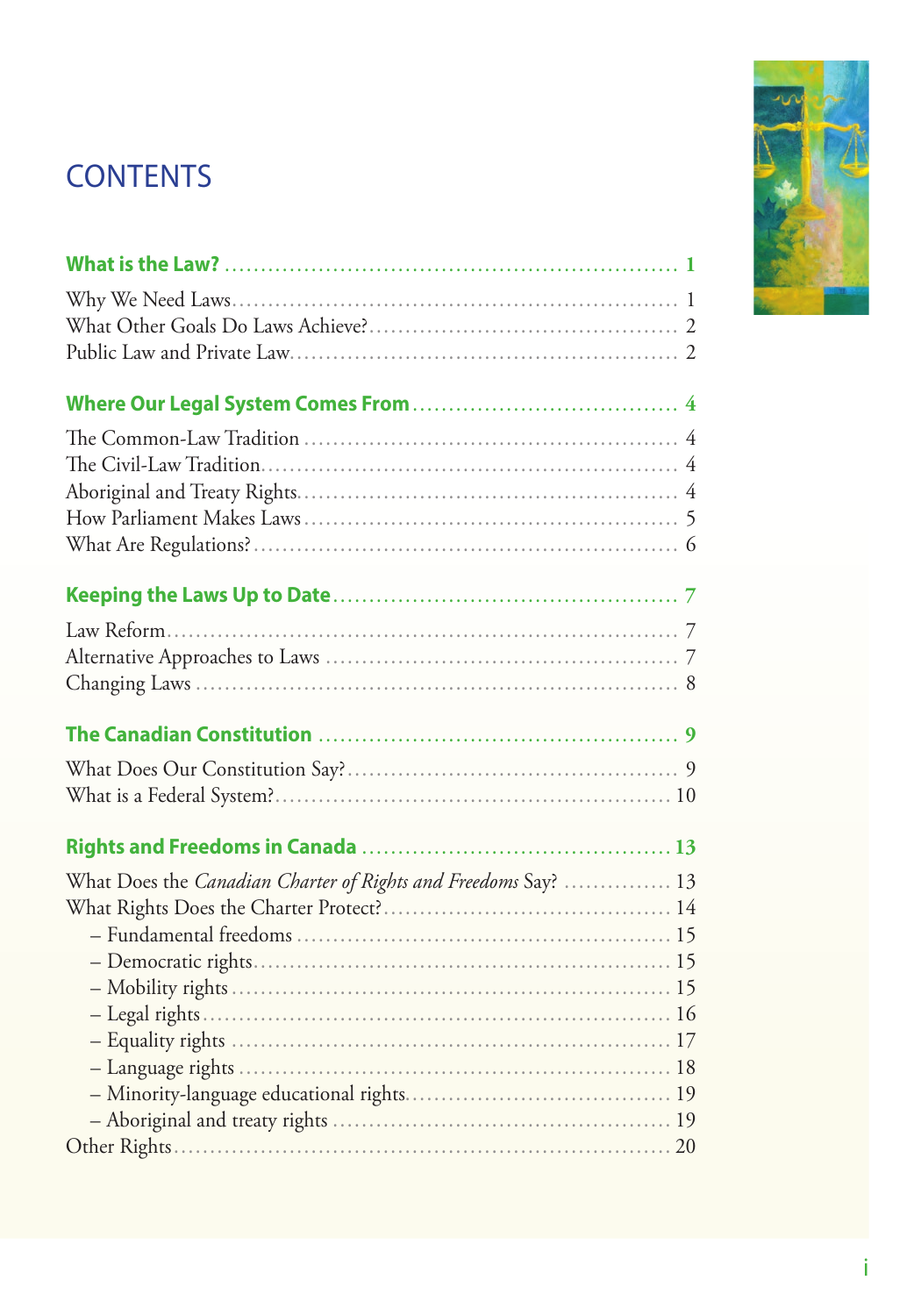| <b>Definitions</b> | 36 |
|--------------------|----|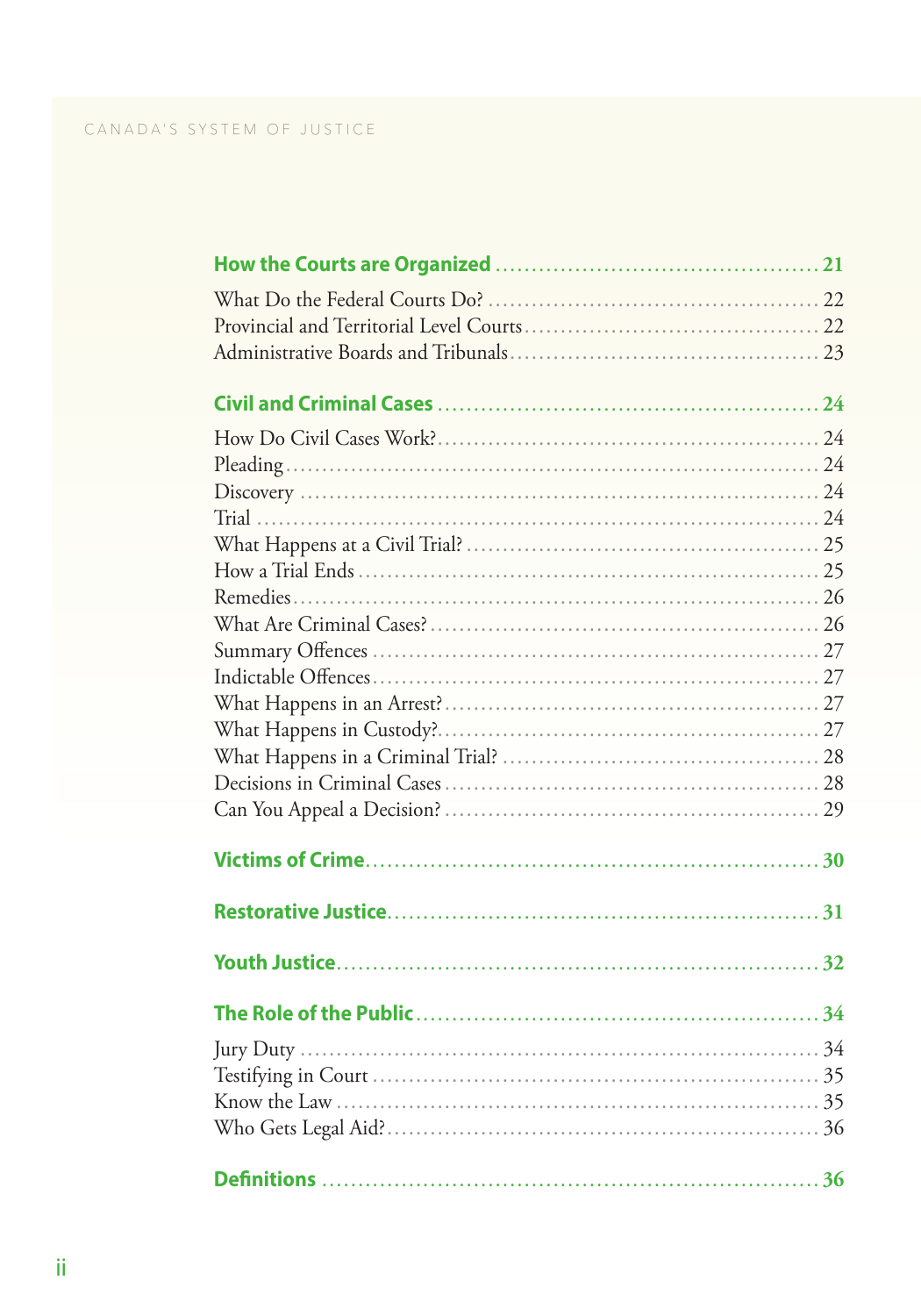# <span id="page-6-0"></span>WHAT IS THE LAW?

The law affects nearly every aspect of our lives every day. We have laws to deal with crimes like robbery and murder. And we have laws that govern activities like driving a car, getting a job, and getting married. Laws give us rules of conduct that protect everyone's rights.

The rule of law, freedom under the law, democratic principles, and respect for others form the foundations of Canada's legal heritage. Every Canadian should understand the law, and the ideas and principles behind it. This publication will help readers understand

- what the law is:
- where it comes from;
- what it is for; and
- how it operates.

Laws also balance individual rights with our obligations as members of society. For example, when a law gives a person a legal right to drive, it also makes it a duty for a driver to know how to drive and to follow the rules of the road.

### **Why We Need Laws**

Laws are rules made by government that forbid certain actions and are enforced by the courts. Laws apply to everyone equally. If you break a law, you may have to pay a fine, pay for the damage you have done, or go to jail. *The law provides a way to resolve* 

*disputes* 

*peacefully.*

Imagine the chaos – and the danger – if there were no laws. The strongest people

would be in control and people would live in fear. Drivers could choose which side of the street to drive on and no one could stop them. Imagine trying to buy and sell goods if no one had to keep promises. Or trying to hold onto your personal property or even to keep yourself safe if there were no laws against robbery or assault.

Even in a well-ordered society, people disagree, and conflicts arise. The law provides a way to resolve disputes peacefully. If two people claim the same piece of property, rather than fight they turn to the law. The courts



1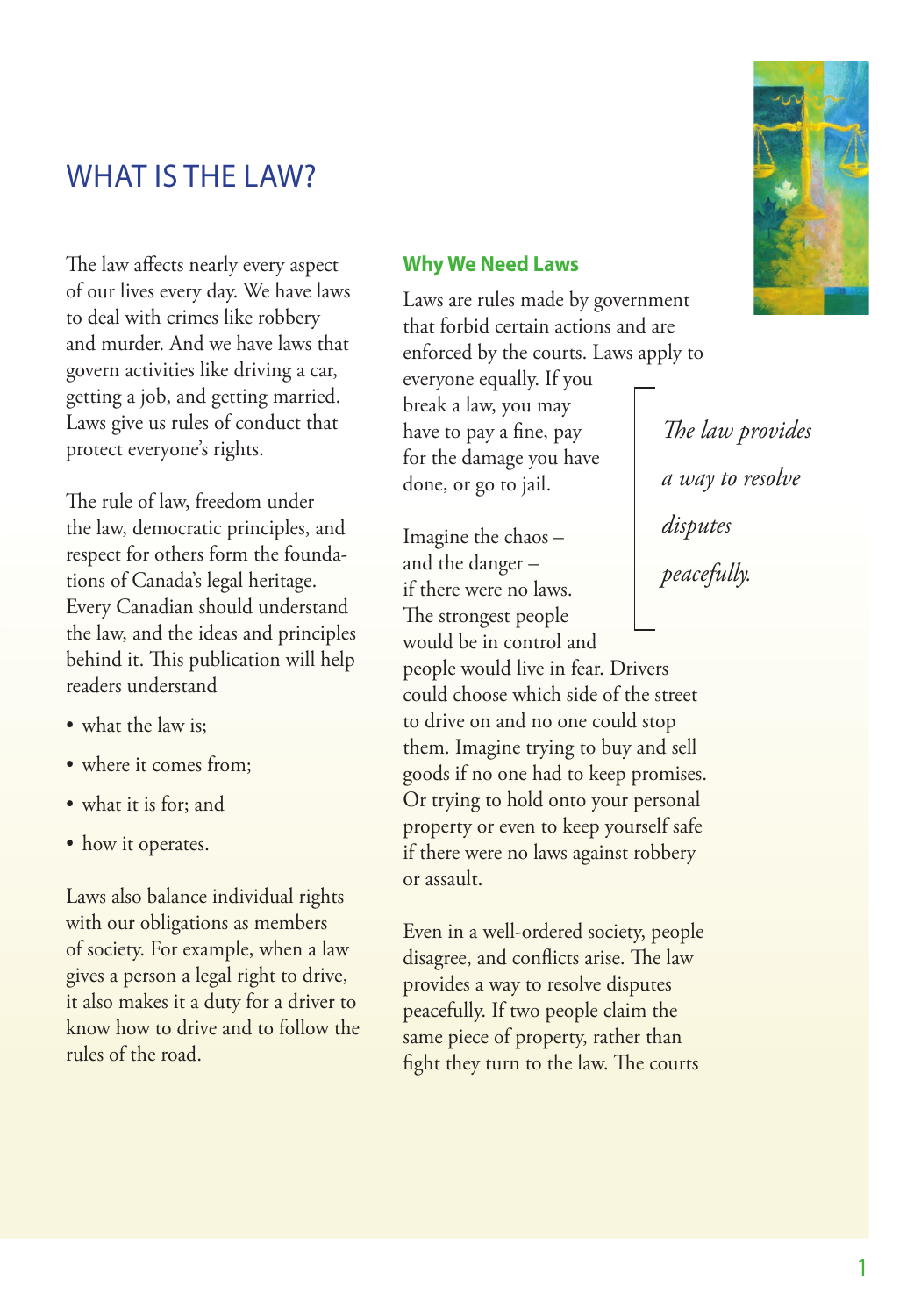<span id="page-7-0"></span>can decide who the real owner is and how to protect the owner's rights.

Laws help to ensure a safe and peaceful society. The Canadian legal system respects individual rights and ensures that our society is orderly. It applies the same law to everybody. This includes the police, governments and public officials. All of them must carry out their duties according to the law.

### **What Other Goals Do Laws Achieve?**

In Canada, laws also carry out social policies. Laws allow systems to be put

> in place for governments to provide, for example,

- benefits when workers are injured on the job;
- insurance when [workers are](http://www.servicecanada.gc.ca/eng/sc/ei/index.shtml)  [unemployed](http://www.servicecanada.gc.ca/eng/sc/ei/index.shtml);
- health care; and
- [loans to students](http://www.esdc.gc.ca/eng/jobs/student/loans_grants/index.shtml).

Our laws also recognize and protect basic individual rights and freedoms, such as liberty and equality. This helps prevent stronger groups and individuals from taking unfair advantage of weaker groups or people.

### **Public Law and Private Law**

Laws can be divided into public law and private law.

**Public law** sets the rules for the relationship between the individual and society. If someone breaks a criminal law, it is seen as a wrong against society. It includes

- criminal law, which deals with crimes and their punishments;
- constitutional law, which defines the relationship between various branches of government, as well as between federal and provincial governments; it also limits the exercise of governmental power over individuals through the protection of human rights and fundamental freedoms;
- administrative law, which deals with the actions and operations of government.

If someone runs away from a store with unpaid goods, that's theft. It violates public law because it affects

*Our laws also recognize and protect basic individual rights and freedoms, such as liberty and equality.*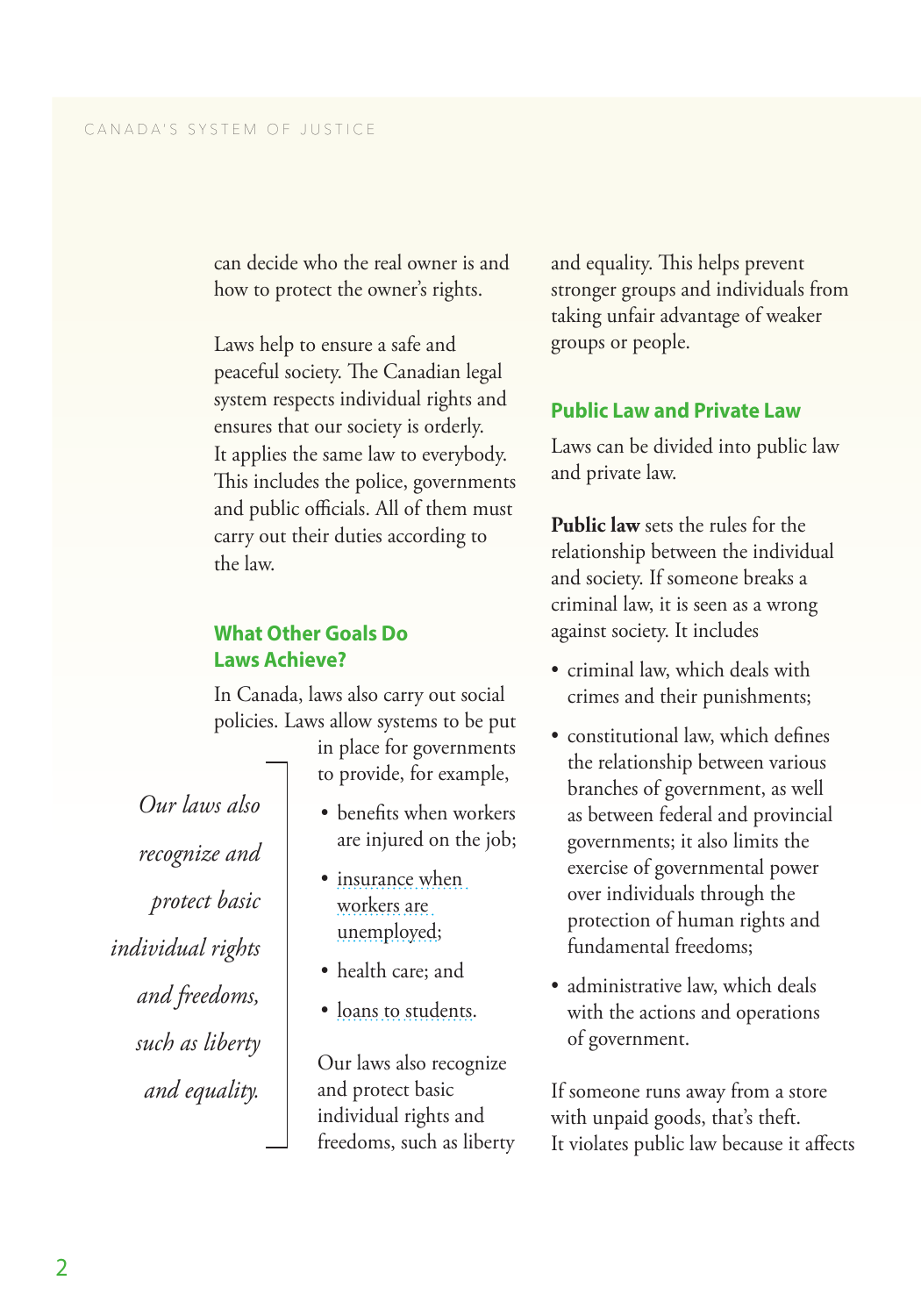other people. If you back up your car into somebody's fence, you could be violating their right to enjoy their property. That falls under private law.

**Private law** sets the rules between individuals. It is also called civil law. Private law settles disputes among groups of people and compensates victims, as in the example of the fence. A civil case is an action that settles private disputes.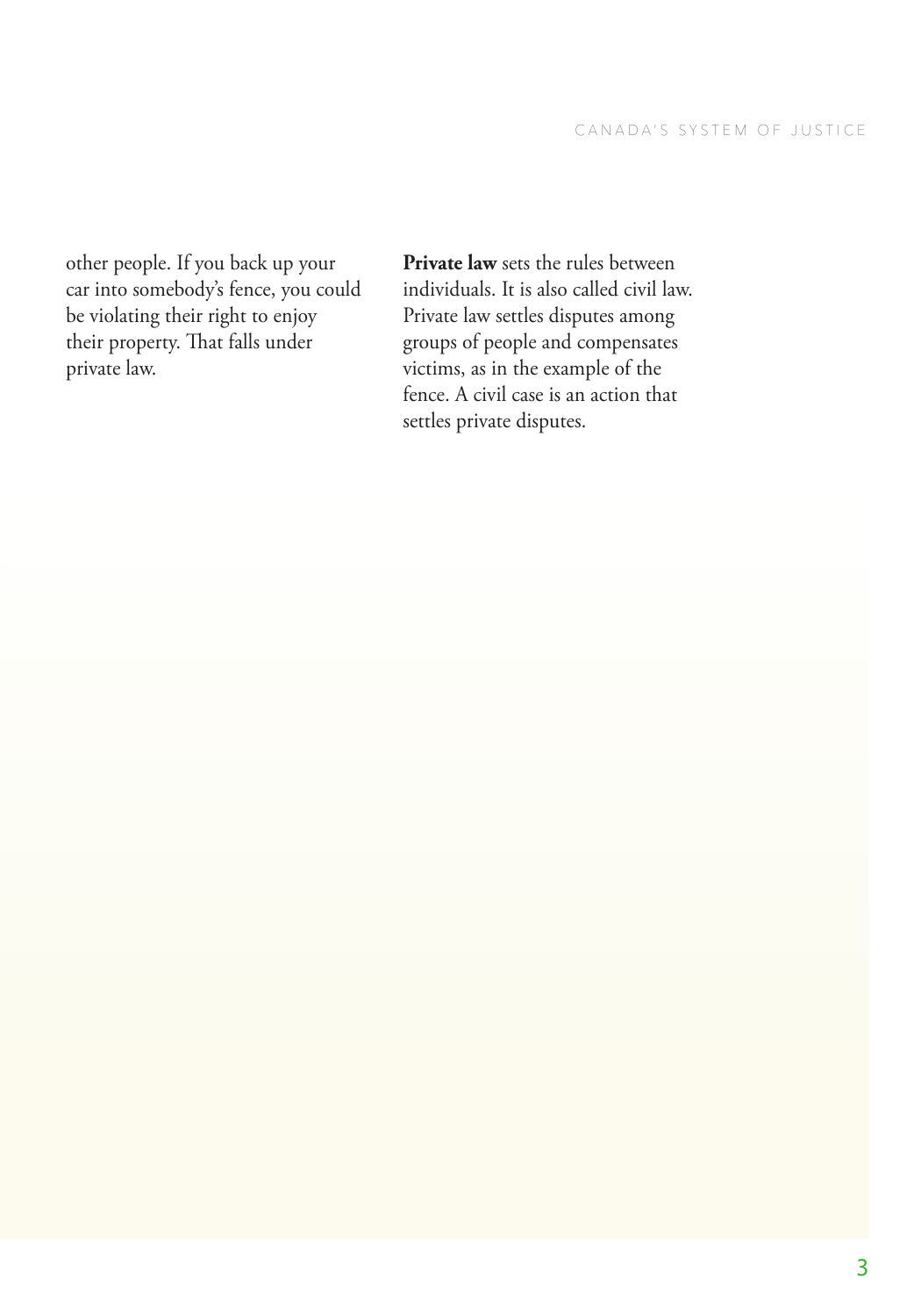<span id="page-9-0"></span>

# WHERE OUR LEGAL SYSTEM COMES FROM

# DID YOU KNOW?

Canada's legal system is based on the English and French systems. Explorers and colonists brought these systems to Canada in the 17<sup>th</sup> and 18<sup>th</sup> centuries. After the Battle of Quebec in 1759, the country fell under English common law, except for Quebec, which follows civil law.

Canada's legal system is based on a combination of common law and civil law.

### **The Common-Law Tradition**

The common law is law that is not written down as legislation. Common law evolved into a system of rules based on precedent. This is a rule that guides judges in making later decisions in similar cases. The common law cannot be found in any code or

*Quebec is the only province with a civil code.*

body of legislation, but only in past decisions. At the same time, it is flexible. It adapts to changing circumstances because judges can announce new legal doctrines or change old ones.

### **The Civil-Law Tradition**

Civil codes contain a comprehensive statement of rules. Many are framed as broad, general principles to deal with any dispute that may arise. Unlike common-law courts, courts in a civil-law system first look to a civil code, then refer to previous decisions to see if they're consistent.

Quebec is the only province with a civil code, which is based on the French *Code Napoléon* (Napoleonic Code). The rest of Canada uses the common law. The *Criminal Code* is also considered a code, and it is used throughout Canada.

### **Aboriginal and Treaty Rights**

Aboriginal rights refer to Aboriginal peoples' historical occupancy and use of the land. [Treaty rights](http://www.aadnc-aandc.gc.ca/eng/1100100028574/1100100028578) are rights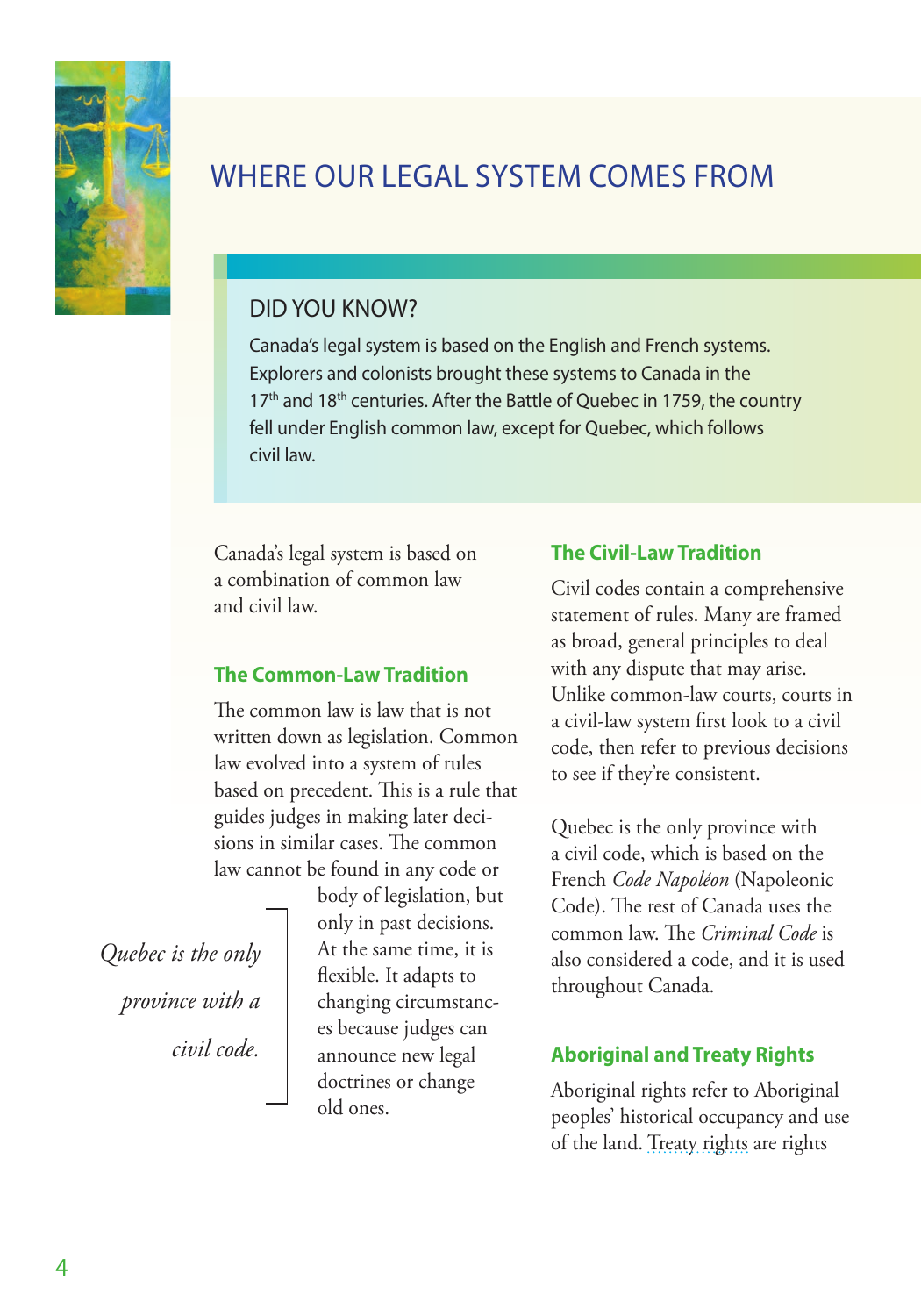<span id="page-10-0"></span>set out in treaties entered into by the Crown and a particular group of Aboriginal people. The Constitution recognizes and protects Aboriginal rights and treaty rights.

### **How Parliament Makes Laws**

Democratic countries have a [legisla](#page-41-0)[ture](#page-41-0) or [parliament](#page-41-0), with the power to

# The Two Meanings of Civil Law

The term "civil law" is used to mean two quite different things, which can be a little confusing at first for people trying to understand the justice system. Sometimes the term is used in contrast to "common law" to refer to the legal system that is based on a civil code, such as the Justinian Code or the Civil Code of Quebec. In its other sense, civil law refers to matters of private law as opposed to public law, and particularly criminal law, which is concerned with harm to society at large. It is usually clear from the context which type of civil law is intended.

make new laws or change old ones. Canada is a federation – a union of several provinces and territories with a central government. So it has both a federal parliament in Ottawa to make laws for all of Canada and a legislature in each of the ten provinces and three territories that deals with laws in their areas. Laws enacted at

either level are called **statutes, legislation,** or **acts**. When Parliament or a provincial or territorial legislature passes a statute, it takes the place of common law or precedents dealing with the same subject.

Making laws this way can be complicated. Let's use an example to explain how it works. Suppose the federal government wanted to create a law that would help control pollution.

- 1. Government ministers or senior public servants examine the problem carefully and suggest ways in which, under federal [jurisdiction](#page-41-0), a law could deal with pollution.
- 2. They would draft the proposed law.

*The Constitution recognizes and protects Aboriginal rights and treaty rights.*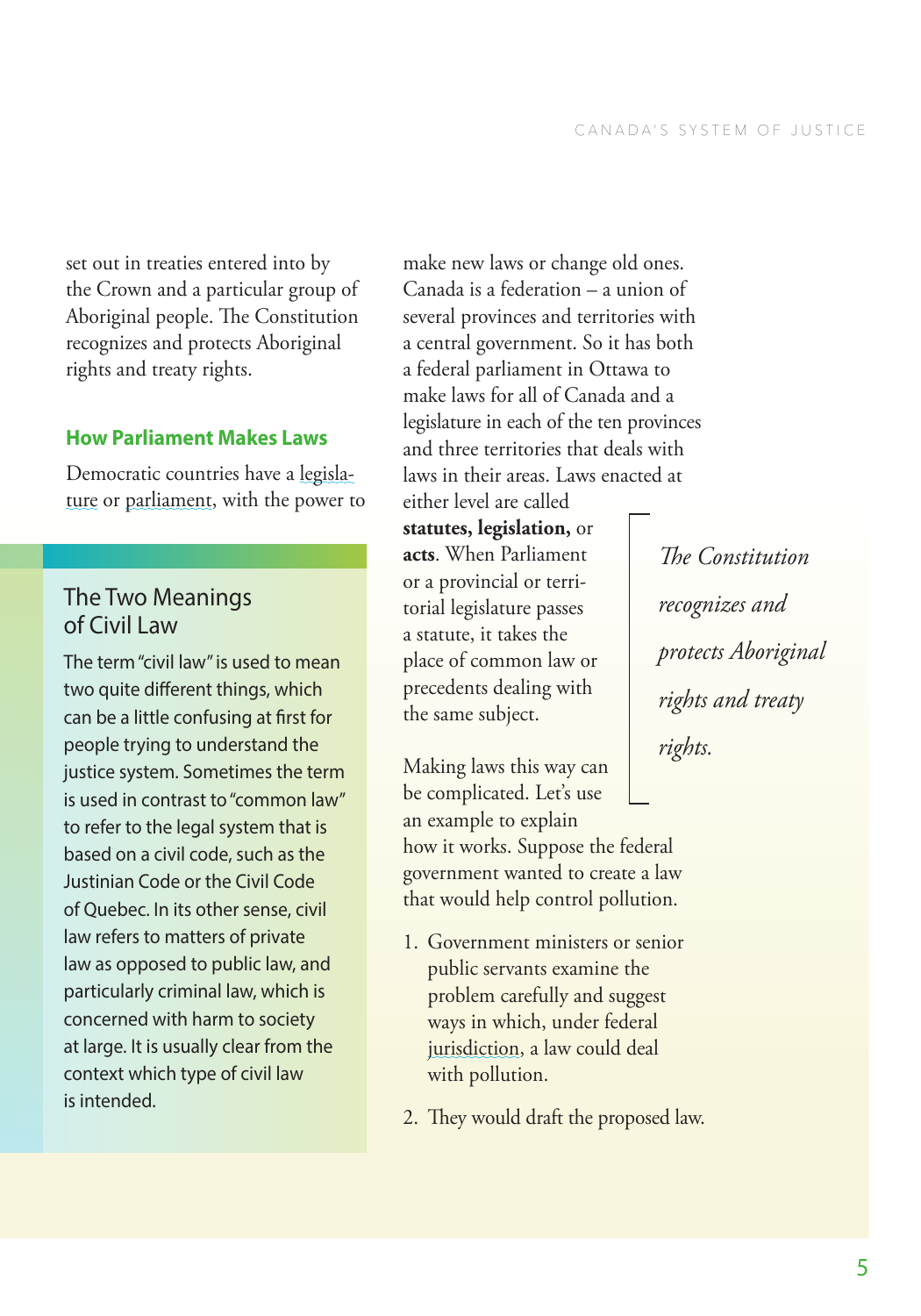- <span id="page-11-0"></span>3. The law has to be approved by the cabinet, which is traditionally made up of members of Parliament chosen by the prime minister.
- 4. This version is then presented to Parliament as a bill to be studied and debated by members.
- 5. The bill becomes law if it is approved by a majority in both the House of Commons and the Senate. It also needs to be **assented** to by the Governor General in the name of the Queen. All laws need royal assent.

Every province uses a similar process. The Lieutenant Governor of each province gives royal assent for laws passed by provincial legislatures.

Judges develop common law by referring to and setting precedents. They also interpret and apply statutes.

#### **What Are Regulations?**

Because our society is so complex, more laws are being enacted today than ever before. If our lawmakers had to deal with all the details of all the laws, the task would be nearly impossible. To solve this problem, Parliament and provincial and territorial legislatures often pass laws to give departments or other government organizations the authority to make specific laws called **regulations**. Regulations carry out the purposes of the general laws or expand on them. They have the force of a law. For example, there are regulations that keep our food safe or outline what kind of storage tank to use for oil products.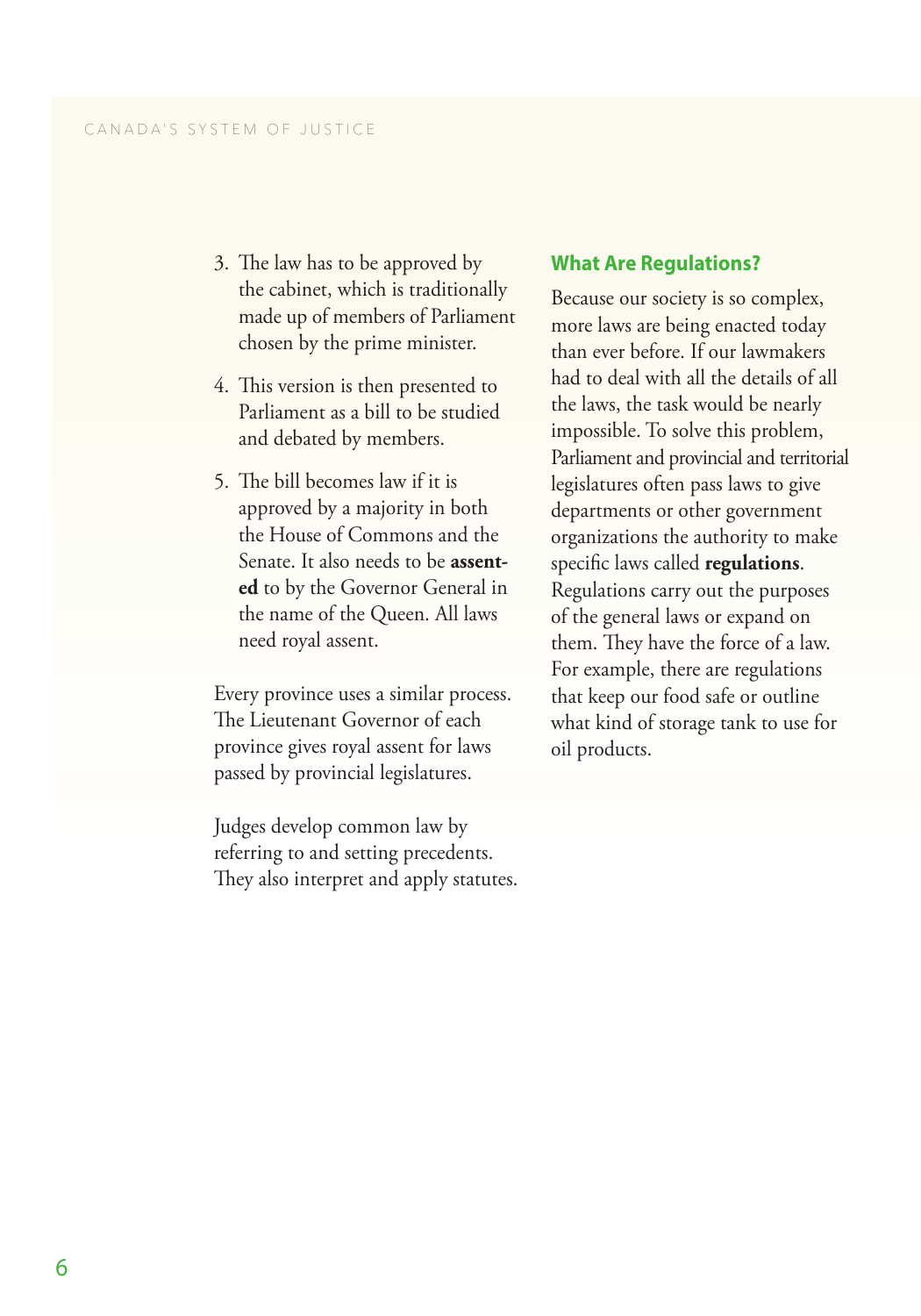# <span id="page-12-0"></span>KEEPING THE LAWS UP TO DATE

### **Law Reform**

Every day, we hear about social issues, medical developments, and new types of technology. All of these raise moral and legal questions. These kinds of changes mean we need to constantly reform our laws so we can make sure that our system of law and justice meets the challenges of our society.

As our society grows and develops, it cannot rely entirely on tradition. Sometimes new laws are needed or old laws need to be changed.

As people change the way they live and work, some laws may become obsolete. Or new situations may arise that no existing law deals with. For example, old laws against theft did not foresee identity theft or online harassment. The same technology that enables one person to find information about another also makes it possible to steal information that was meant to be private.

### **[Alternative Approaches to Laws](http://www.justice.gc.ca/eng/rp-pr/csj-sjc/dprs-sprd/dr-rd/index.html#mediation)**

We may even need to change the system of law and justice itself. In our court system, it can take years to settle disputes. People can settle disputes by using less formal methods. Some informal mediation methods, such as [alternative dispute](http://www.justice.gc.ca/eng/rp-pr/csj-sjc/dprs-sprd/dr-rd/index.html) 

[resolution](http://www.justice.gc.ca/eng/rp-pr/csj-sjc/dprs-sprd/dr-rd/index.html) and landlord-tenant disputes, are already being used.

Aboriginal customs and traditions have also contributed to new ways of dealing with people, such as healing and sentencing circles, community justice, and restorative justice.

The [Aboriginal Justice](http://www.justice.gc.ca/eng/fund-fina/acf-fca/ajs-sja/index.html)  [Strategy](http://www.justice.gc.ca/eng/fund-fina/acf-fca/ajs-sja/index.html) (AJS) is a way of diverting low-risk non-violent offenders from mainstream justice to [restorative justice](#page-41-0). As a result, offenders don't get a criminal record, they can instead make amends to their community, and funds and resources are freed up to deal with more serious offences.

The goals of the AJS are

- to give Aboriginal people a greater role in administering justice in their communities;
- to help decrease the rates of victimization, crime, and imprisonment among Aboriginal people;
- to provide better and more timely information about community



*We need to constantly reform our laws so we can make sure that our system of law and justice meets the challenges of our society.*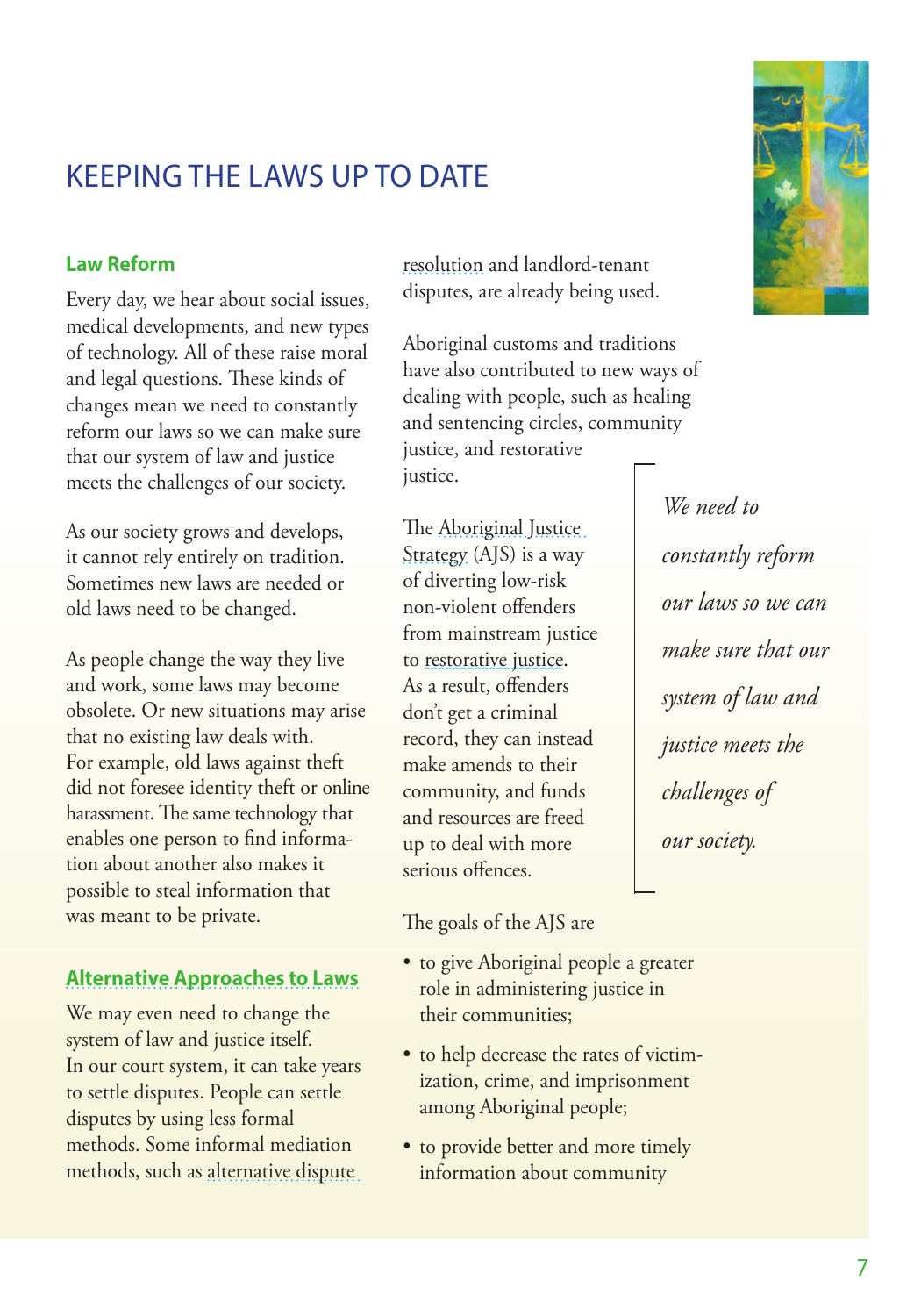<span id="page-13-0"></span>justice programs funded by the AJS; and

• to reflect and include Aboriginal values within the justice system.

#### **Changing Laws**

Government legal experts are constantly examining our laws and looking for ways to improve them. Law reform committees also review laws and recommend changes. Lawyers bring questions of law to court to create change. Social action groups seek changes to laws that they consider unfair to members of Canadian society. Industry groups

and other stakeholders meet with government decision makers in an effort to present their opinions on the direction of public policy. Legislators in the federal, provincial, and territorial governments respond by introducing new laws or changing old ones.

Ultimately, though, it is the people of Canada who elect the lawmakers. We as Canadians need to decide what we want from the law and then make sure it reflects those wishes. Everyone has the right to work toward changing the law.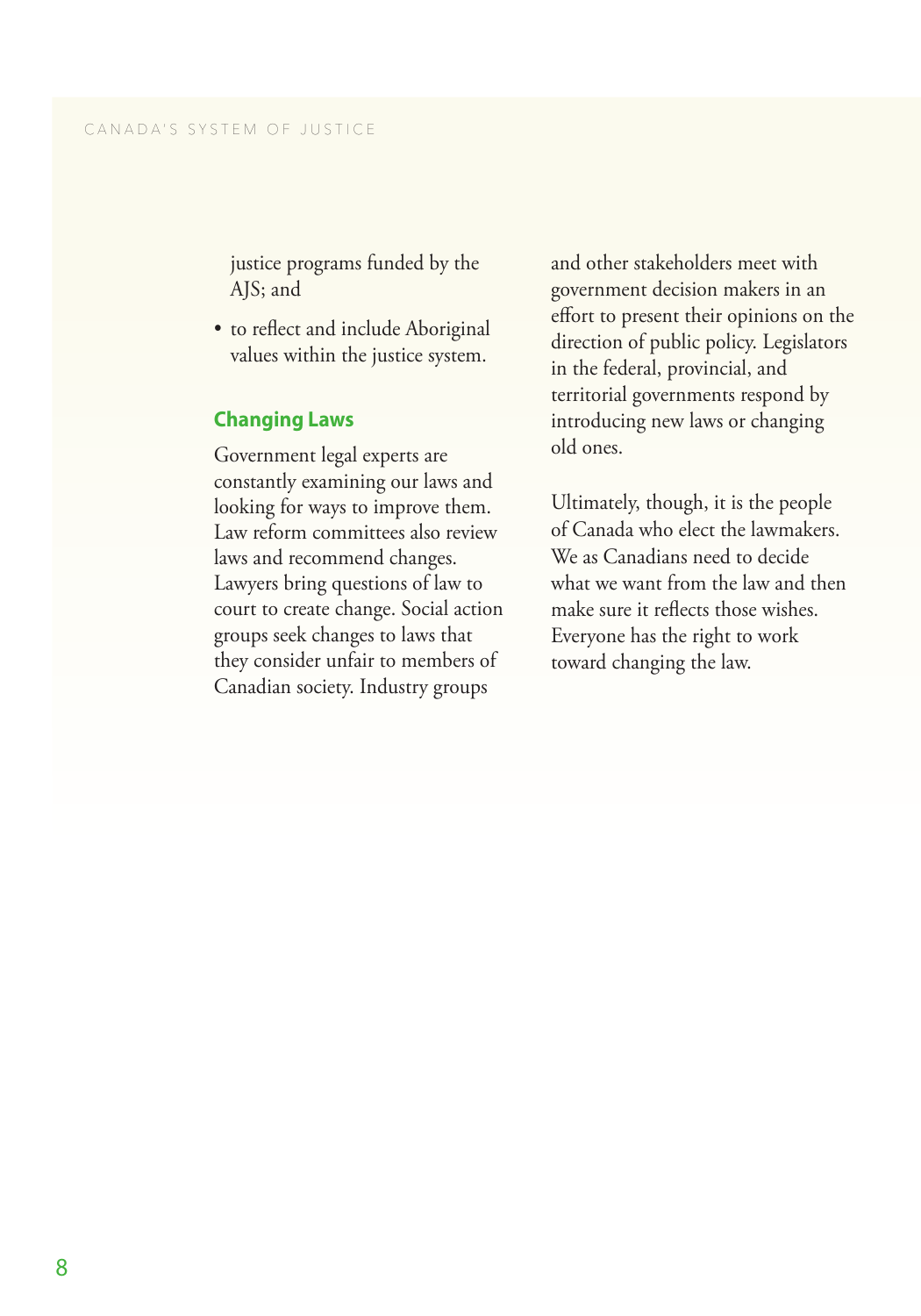# <span id="page-14-0"></span>THE CANADIAN CONSTITUTION

# DID YOU KNOW?

Canada was created by an act of the Parliament of the United Kingdom called the *British North America Act, 1867* (now known as the *Constitution Act, 1867*), uniting the British colonies of the United Province of Canada, Nova Scotia, and New Brunswick.

A constitution provides the fundamental rules and principles that govern a country. It creates many of the institutions and branches of government, and defines their powers.

The Constitution of Canada includes the *Constitution Act*, *1867*, and the *Constitution Act, 1982*. It is the supreme law of Canada. It reaffirms Canada's dual legal system and also includes Aboriginal rights and treaty rights.

### **What Does Our Constitution Say?**

The Constitution sets out the basic principles of democratic government in Canada when it defines the powers of [the three branches of government](http://www.parl.gc.ca/About/Parliament/Education/OurCountryOurParliament/html_booklet/overview-canadian-parliamentary-system-e.html):

- the executive
- the legislative
- the judiciary

The Queen has the **executive** power in Canada, but in our democratic society the Queen's powers are exercised by constitutional convention on the advice of Ministers who enjoy the confidence of the House of Commons. Together, the Prime Minister and other Ministers form the cabinet, which is responsible to Parliament for government business. Ministers are also responsible for government departments, such as the Department of Finance and the Department of Justice. When we say "the government," we are usually referring to the executive branch.

Parliament is the **legislative** branch of the federal government. Parliament consists of the Queen (who is usually represented by the Governor General), the Senate and the House of Commons. Bills are debated and passed by the Senate and the House of Commons. The Governor General must also give royal assent to a bill



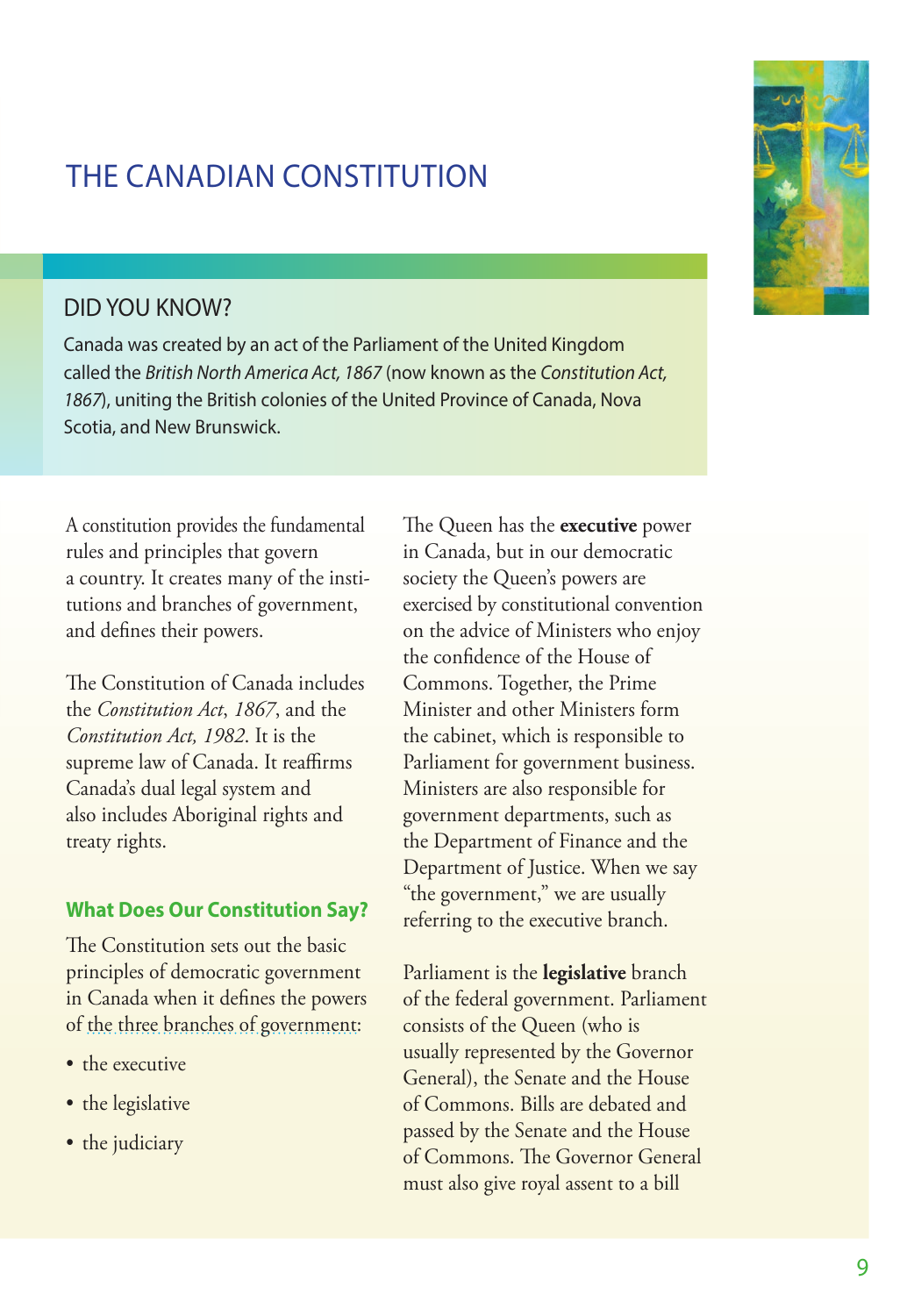# <span id="page-15-0"></span>DID YOU KNOW?

#### **The Constitution was "patriated" from the United Kingdom in 1982.**

When Canada was created, it was a self-governing British colony. The *British North America Act, 1867* codified many constitutional rules for Canada, but major changes to the Constitution could only be made by the United Kingdom Parliament. In 1982, the Charter was enacted as part of Canada's Constitution along with a set of procedures allowing the Constitution to be amended in Canada.

in order for it to become a law. By constitutional convention, royal assent is always given to bills passed by the Senate and the House of Commons.

Our Constitution also includes provisions relating to the **judicial** branch of government, composed of judges. The judiciary must interpret and apply the law and the Constitu-

> tion, and give impartial judgments in all cases, whether they involve public law, such as a criminal case, or private law, such as a dispute over a contract.

The Constitution only provides for federally appointed judges.

Provincial judges are appointed under provincial laws.

### **What is a Federal System?**

[The Parliament of Canada and the](http://www.parl.gc.ca/About/Parliament/Education/OurCountryOurParliament/html_booklet/three-levels-government-e.html)  [provincial and territorial legislatures](http://www.parl.gc.ca/About/Parliament/Education/OurCountryOurParliament/html_booklet/three-levels-government-e.html)  [both have the authority or jurisdic](http://www.parl.gc.ca/About/Parliament/Education/OurCountryOurParliament/html_booklet/three-levels-government-e.html)[tion to make laws.](http://www.parl.gc.ca/About/Parliament/Education/OurCountryOurParliament/html_booklet/three-levels-government-e.html) Parliament can make laws for all of Canada, but only about matters the Constitution assigns to it. A provincial or territorial legislature can only make laws about matters within the province's borders.

The federal Parliament deals mainly with issues that concern Canada as a whole: trade between provinces, national defence, criminal law, money, patents, and the postal service. It is also responsible for

*Parliament is the legislative branch of the federal government.*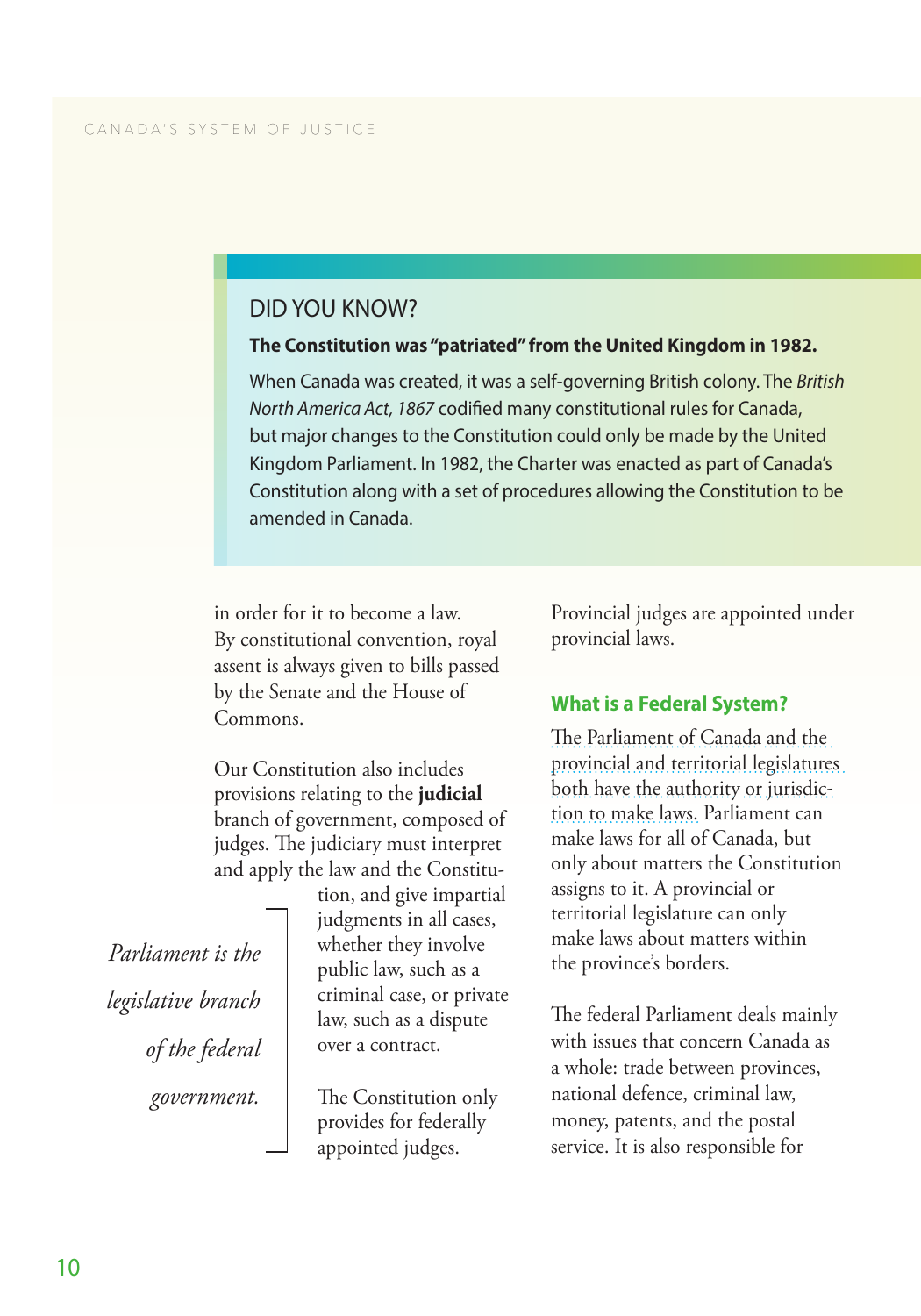the three territories: [Yukon](http://www.gov.yk.ca/), the [Northwest Territories,](http://www.gov.nt.ca/) and [Nunavut](http://www.gov.nu.ca/). Federal law allows territories to elect councils with powers like those of the provincial legislatures.

The provinces have the authority to make laws about education, property, civil rights, the administration of justice, hospitals, municipalities, and other local or private matters within the provinces.

There are also local or municipal governments. They are created under provincial laws and can make bylaws that regulate a variety of local matters:

# The Department of Justice

The Minister of Justice is responsible for the Department of Justice, which provides legal services such as drafting laws and providing legal advice to the government and its departments. The department also develops criminal law and public law, as well as policies and programs for victims, families, children and youth criminal justice. The Minister of Justice is also the Attorney General or chief law officer of Canada.

zoning, smoking, pesticide use, parking, business regulations, and construction permits.

Aboriginal peoples in Canada have different types of government. For example, First Nations can have a range of governmental powers over reserve lands under the federal *[Indian Act.](http://laws-lois.justice.gc.ca/eng/acts/i-5/)* Other Aboriginal governments, such as self-governments, exercise these powers as a result of agreements they have negotiated with the federal and provincial or territorial governments.

The *Constitution Act* includes protection for the rights of the Aboriginal peoples (Indian, Inuit, and Métis) of Canada. Section 35 of the *Constitution Act* recognizes and affirms Aboriginal rights, which are rights related to the historical occupancy and use of the land by Aboriginal peoples. This is to help Aboriginal peoples preserve their customs and traditions for future generations, as continuing cultural practices.

*It was only with the* [Canadian](http://laws-lois.justice.gc.ca/eng/const/page-15.html)  [Charter of Rights](http://laws-lois.justice.gc.ca/eng/const/page-15.html)  [and Freedoms](http://laws-lois.justice.gc.ca/eng/const/page-15.html) *that human rights in Canada were protected in the written Constitution.*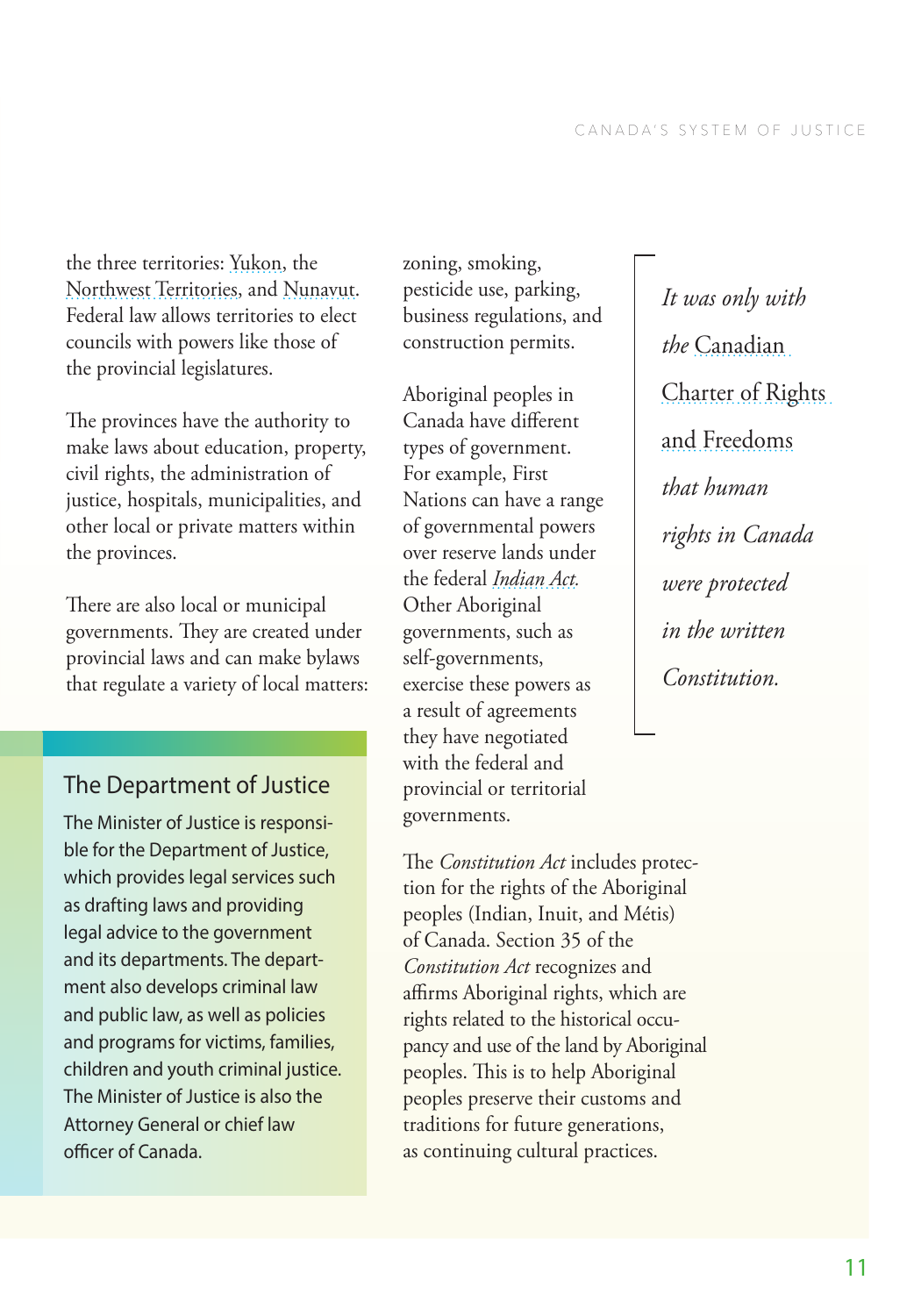# DID YOU KNOW?

The *Constitution Act, 1867* authorized Parliament to establish a general court of appeal for Canada, as well as any additional courts to better administer the laws of Canada. It was under this authority that the Federal Courts, the Tax Court, and the Supreme Court of Canada were established.

Section 35 also recognizes and affirms treaty rights, which are specifically set out in agreements between the Crown and particular groups of Aboriginal people.

#### **Bijuralism**

Canada is a bijural country – that means it has both common and civil law systems. Matters of private law in Quebec are governed by the civil law, while the common law applies in the other provinces. Federal bills and regulations must respect both types of systems, and the legal concepts within these laws must be expressed in both English and French.

## Other Federal Systems

Australia and the United States also have federal systems where jurisdiction is divided between the federal government and the various states. In contrast, the United Kingdom has a unitary system where there is only one level of government.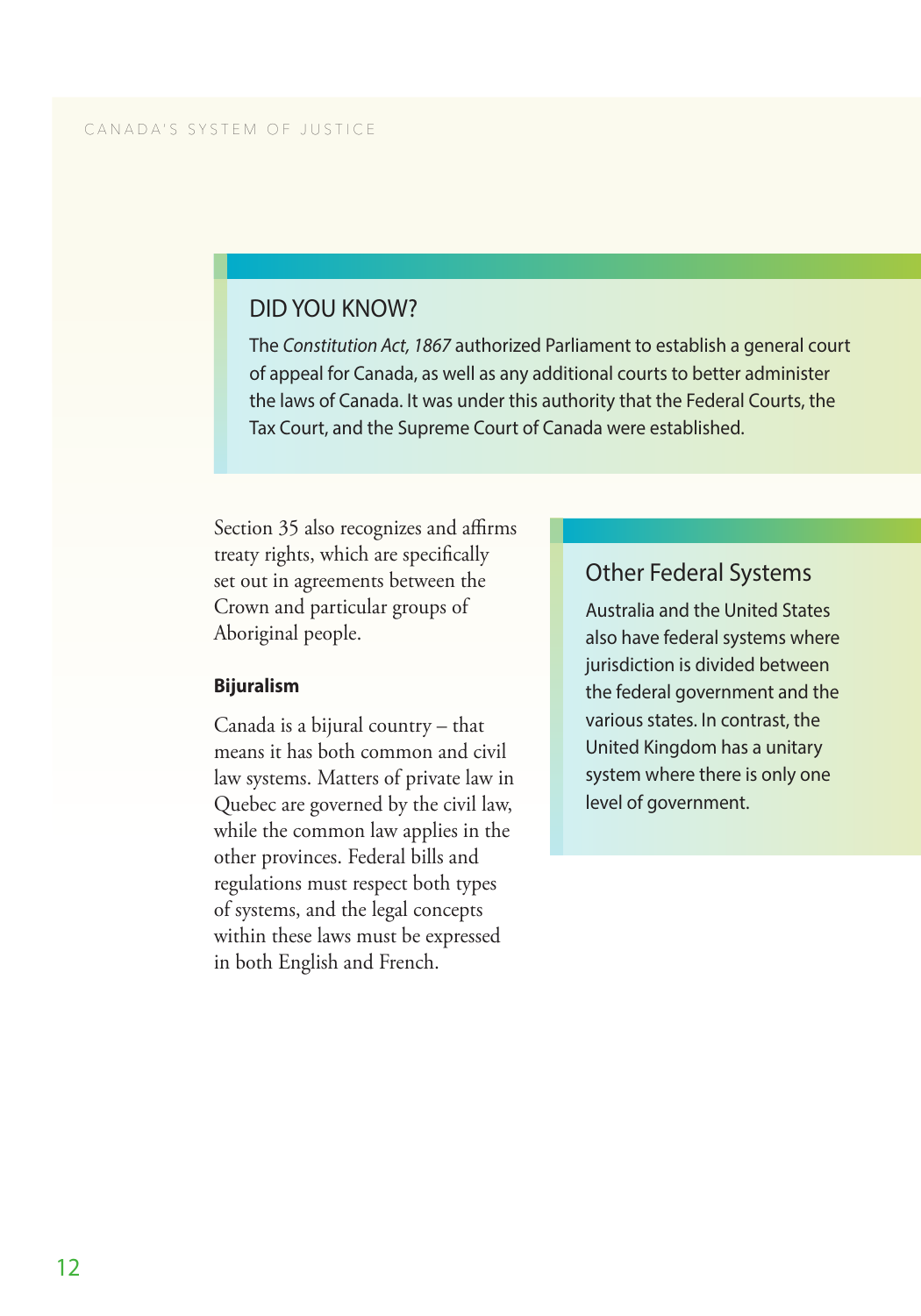# 13

# <span id="page-18-0"></span>RIGHTS AND FREEDOMS IN CANADA

In Canada, the Constitution, as well as federal, provincial and territorial laws, protect our human rights and fundamental freedoms.

The *[Canadian Bill of Rights](http://laws-lois.justice.gc.ca/eng/acts/c-12.3/FullText.html)*, passed in 1960, was the first federal human rights law in Canada. It guarantees many basic rights and freedoms, including the "right of the individual to life, liberty, security of the person and enjoyment of property" and the right not to be deprived of any of those rights except in accordance with "due process," meaning basic procedural fairness.

The *[Canadian Human Rights Act](http://laws-lois.justice.gc.ca/eng/acts/h-6/)*, passed in 1977, also protects human rights in the federal public and private sectors (for example, banking, rail, telecommunications, interprovincial transportation), particularly the right to equality and non-discrimination in the areas of employment, housing and the provision of services.

All provinces and territories also have human rights legislation which prohibits discrimination in employment, housing and in providing goods, services, and facilities to the public. Some provincial and territorial laws protect a broader range of rights

and freedoms. But like any legislation, these laws can be repealed or changed, so their protection can be limited. It was only with the *[Canadian Charter](http://laws-lois.justice.gc.ca/eng/const/page-15.html)  [of Rights and Freedoms](http://laws-lois.justice.gc.ca/eng/const/page-15.html)* that human rights in Canada were protected in the written Constitution.

# **What Does the** *[Canadian Charter](http://www.pch.gc.ca/eng/1356631760121/1356631904950)  [of Rights and Freedoms](http://www.pch.gc.ca/eng/1356631760121/1356631904950)* **Say?**

The Constitution says that the Charter takes priority over all other legislation in Canada because it is

part of the "supreme law of Canada." It applies to all government action, meaning to the provincial legislatures and Parliament, and to everything done under their authority. This means that governments must take the Charter into account in developing all laws and policies. It also means that when an individual goes to court because he or she believes that Parliament or a legislature or a government official has violated rights or fundamental freedoms guaranteed in the Charter, the court may declare

*The interests of society must always be balanced against the interests of individuals to see if limits on individual rights can be justified.*

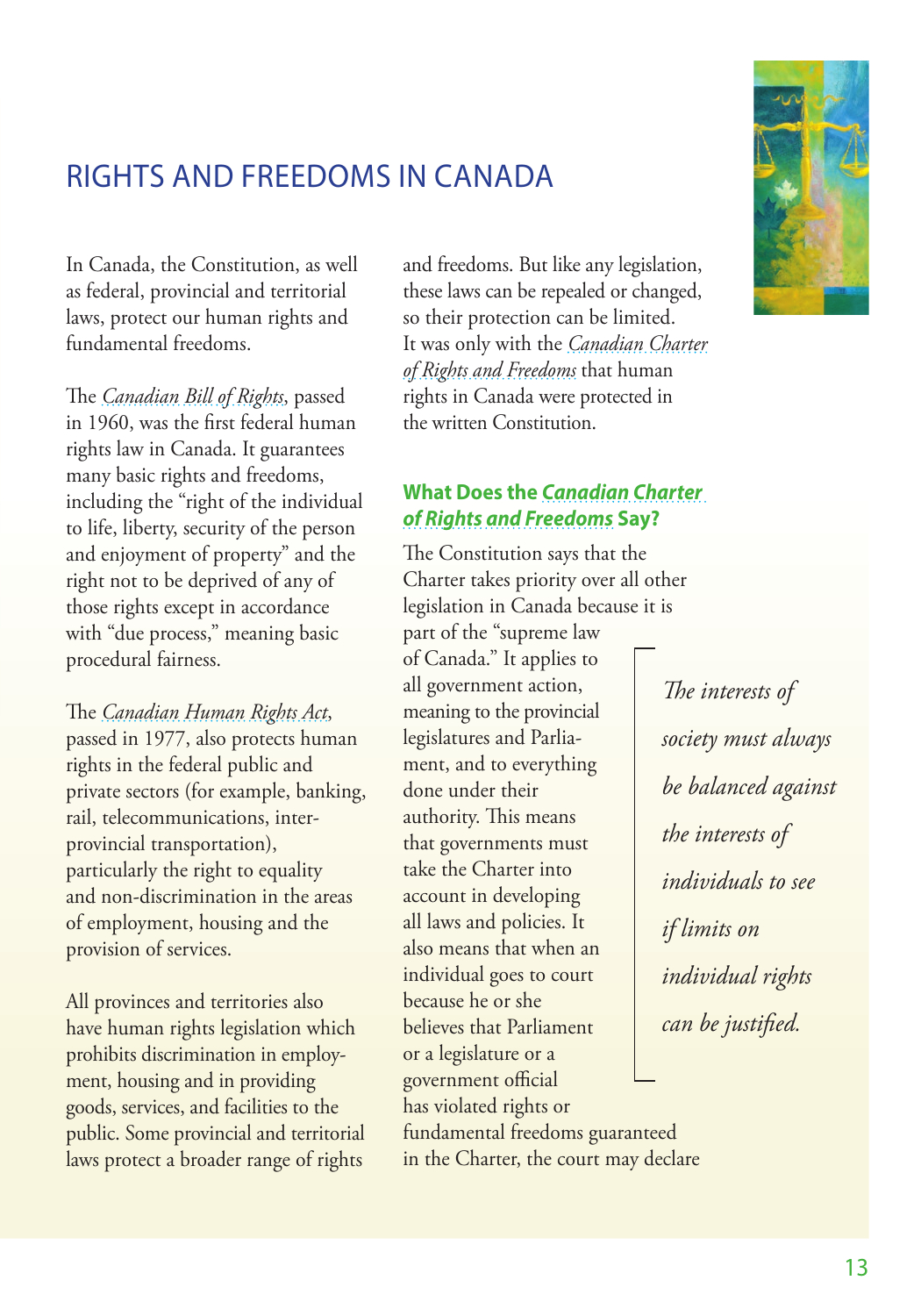<span id="page-19-0"></span>the law invalid if it conflicts with the Charter or provide any other "appropriate and just" remedy.

However, section 1 of the Charter also recognizes that even in a democracy, rights and freedoms are not absolute. For example, no one is free to yell "fire" in a crowded theatre, to slander someone, to engage in religious practices which cause harm to others, to spread child pornography or hate propaganda or to enter or leave Canada without any restrictions whatsoever. Parliament or a provincial legislature can limit fundamental rights, but only if it can show that the limit

- 
- is set out in a law; pursues an important goal which can be justified in a free and democratic society; and
- pursues that goal in a reasonable and proportionate manner.

The interests of society must always be balanced against the interests of individuals to see if limits on individual rights can be justified.

The Charter also affirms that we are a multicultural country and that the Charter must be interpreted consistently with this ideal.

Under the Constitution, both Parliament and the provincial legisla tures still have a limited power to pass laws that may violate certain Charter rights. However, this can only be done if Parliament or a provincial legislature specifically declare that it is passing a law **[notwithstanding](http://www.parl.gc.ca/content/lop/researchpublications/bp194-e.htm)** certain provisions of the Charter. This declaration must be reviewed and re-enacted at least every five years or it will not remain in force. The declaration informs Canadians of the limits being imposed on Charter-protected rights or freedoms. It also requires the government to explain itself, to accept full responsi bility for its actions, and to take the political consequences. So far, Parliament has never used the notwithstanding clause.

### **What Rights Does the Charter Protect?**

- The Charter protects<br>• fundamental freedoms
- [democratic rights](#page-20-0)
- [mobility rights](#page-20-0)
- [legal rights](#page-21-0)
- [equality rights](#page-22-0)
- [language rights](#page-23-0)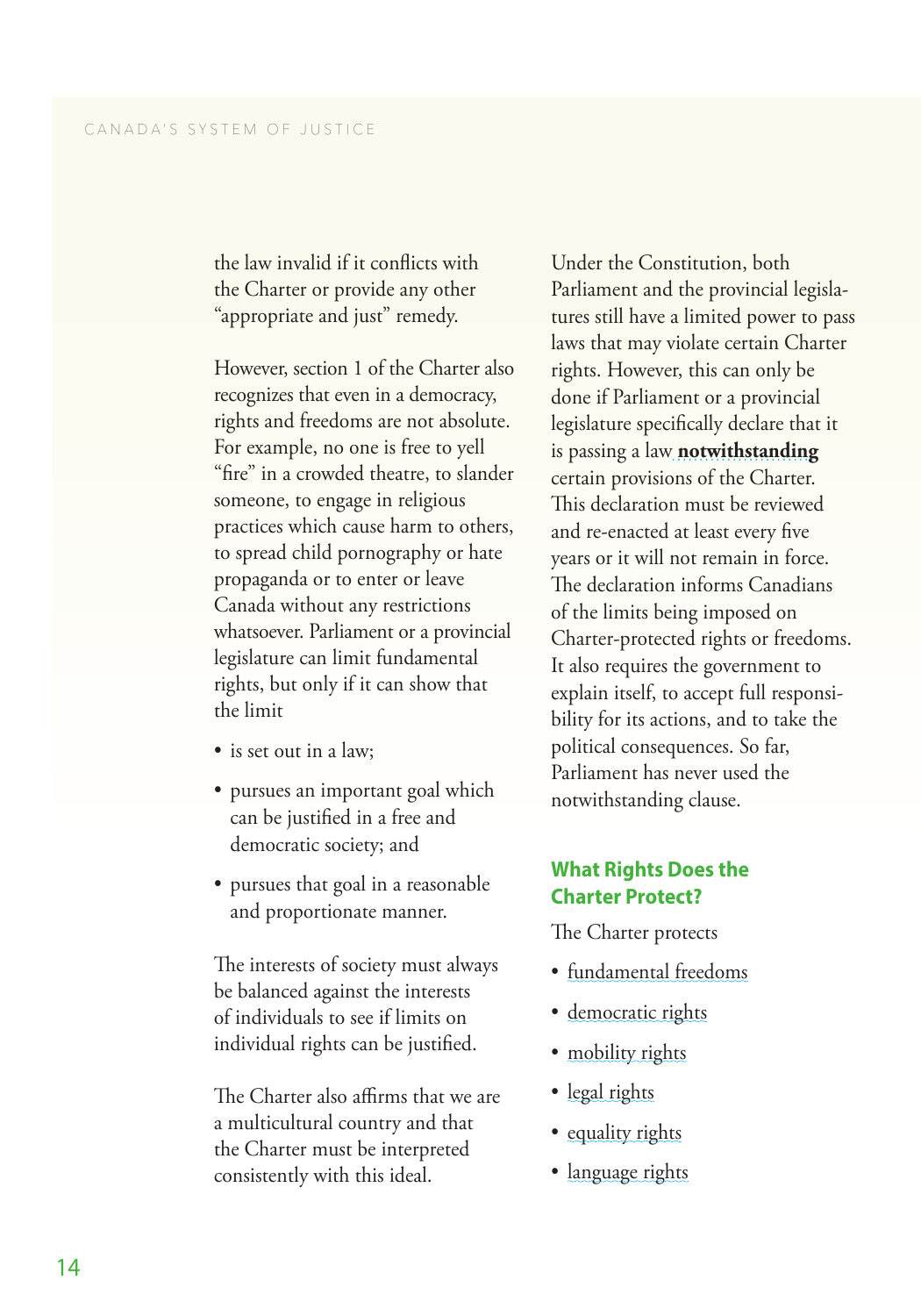<span id="page-20-0"></span>It also recognizes and affirms [Aboriginal and treaty rights.](#page-24-0)

### **[Fundamental freedoms](http://www.pch.gc.ca/eng/1355931062024/1355931133880)**

- Everyone in Canada is free to practise any religion or no religion at all.
- We are free to think our own thoughts, speak our minds, to gather peacefully into groups and to associate with whomever we wish, as long as we do not infringe valid laws which protect the rights and interests of others.
- The media are free to print and broadcast news and other informa tion, subject only to reasonable and justifiable limits set out in law.

### **[Democratic rights](http://www.pch.gc.ca/eng/1355347668664/1355347733495)**

- Every Canadian citizen has the right to vote in elections for Members of Parliament and representatives in provincial and territorial legislatures, and to seek election themselves, subject to certain limited exceptions (for example, minimum voting age), which have been found to be reasonable and justifiable.
- Our elected governments cannot hold power indefinitely. The Charter requires governments

to call an election at least once every five years. The only exception is in a national emergency, such as war, if two-thirds of the Members of the House of Commons or a legislative assembly agree to delay the election.

• Every citizen has the right to have their elected representatives sit at least once a year in Parliament and legislatures, so Parliament and government are held to account.

### **[Mobility rights](http://www.pch.gc.ca/eng/1356638440337/1356638551250)**

- Canadian citizens have the right to enter, remain in, or leave the country.
- Canadian citizens and permanent residents have the right to live or seek work anywhere in Canada. Governments in Canada can't discriminate on the basis of some one's current or previous province of residence. For example, if a person is a qualified professional, such as an accountant, in one province, another province cannot prevent him or her from working there because that person does not live there.
- However, laws can set reasonable residency requirements for certain social and welfare benefits. Provinces with an employment rate below the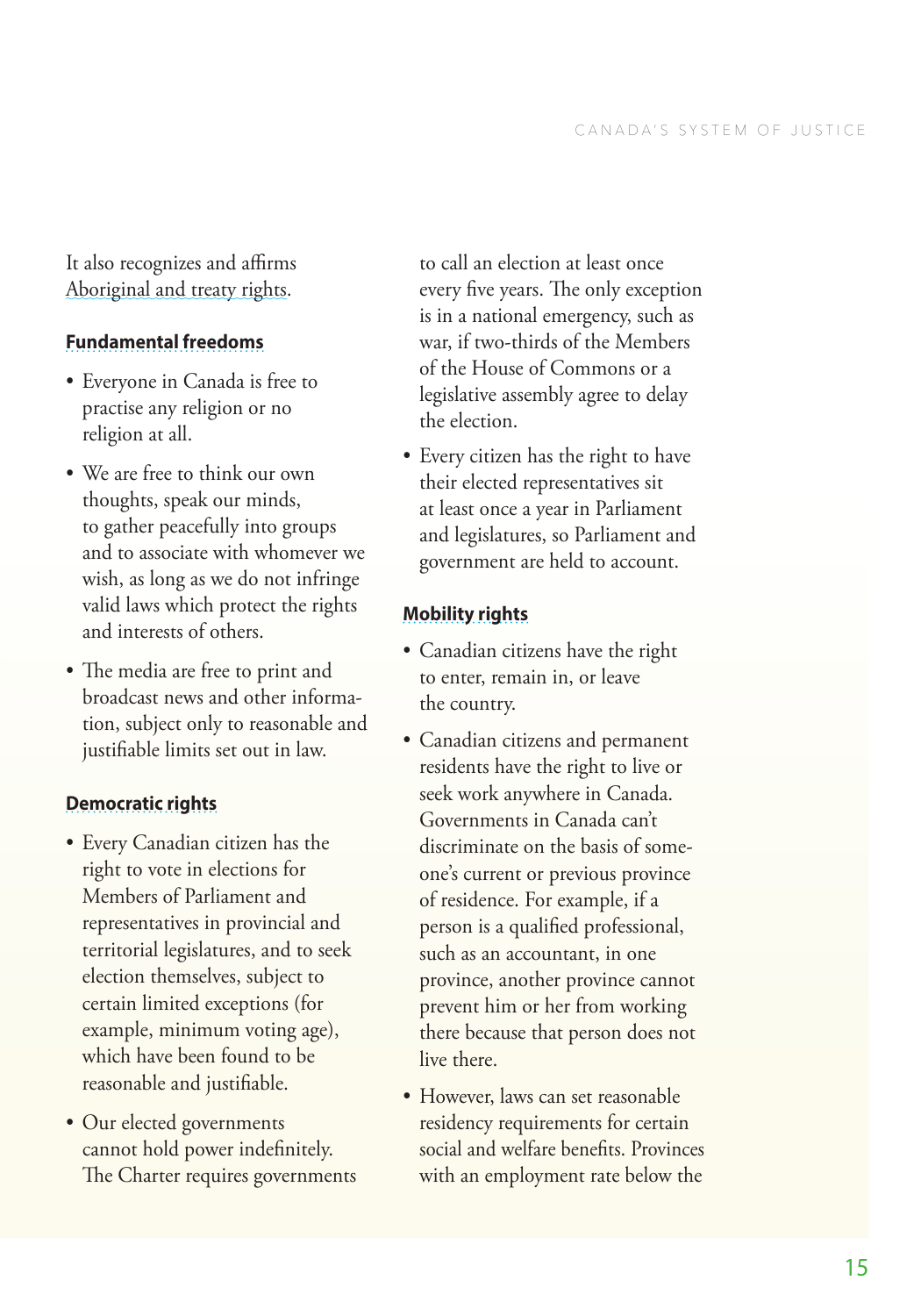<span id="page-21-0"></span>national average may also set up programs for socially and economi cally disadvantaged residents, without having to extend them to non-residents.

#### **[Legal rights](http://www.pch.gc.ca/eng/1356636395105/1356636488152)**

- The Charter also protects the basic human rights to life, liberty and physical and psychological safety (or "security of the person").
- No one can be deprived of these rights except through fair legal procedures and based on clear, fair laws.
- The right to be presumed innocent until proven guilty is a basic constitutional guarantee.
- The Charter also protects everyone's reasonable expectation of privacy in their homes, private spaces and personal information. This includes protection against unreasonable searches and seizures by police and other government authorities, who generally need a judgeapproved warrant to enter your home or take other actions which interfere with your privacy.
- Everyone is also protected against being detained or arrested arbitrarily. A police officer must have reasonable grounds to believe

that you have committed a crime before holding you in custody. The right to challenge the legality of your detention (also called "habeas corpus") is expressly guaranteed in the Charter.

- The Charter also protects against random or arbitrary actions by law enforcement agencies. For example, you have the right to be told why you are being arrested or detained, to consult a lawyer without delay, to be informed of this right, and to have a court determine quickly whether this detention is lawful.
- Everyone has the right not to be subjected to any cruel and unusual punishment, including torture, excessive or abusive use of force by law enforcement officials and sentences of imprisonment which are "grossly disproportionate" to the seriousness of the crime committed.
- If you are charged with an offence under federal or provincial law
	- you also have the right: to be told promptly of the offence;
	- to be tried within a reasonable time;
	- not to be compelled to testify at your own trial;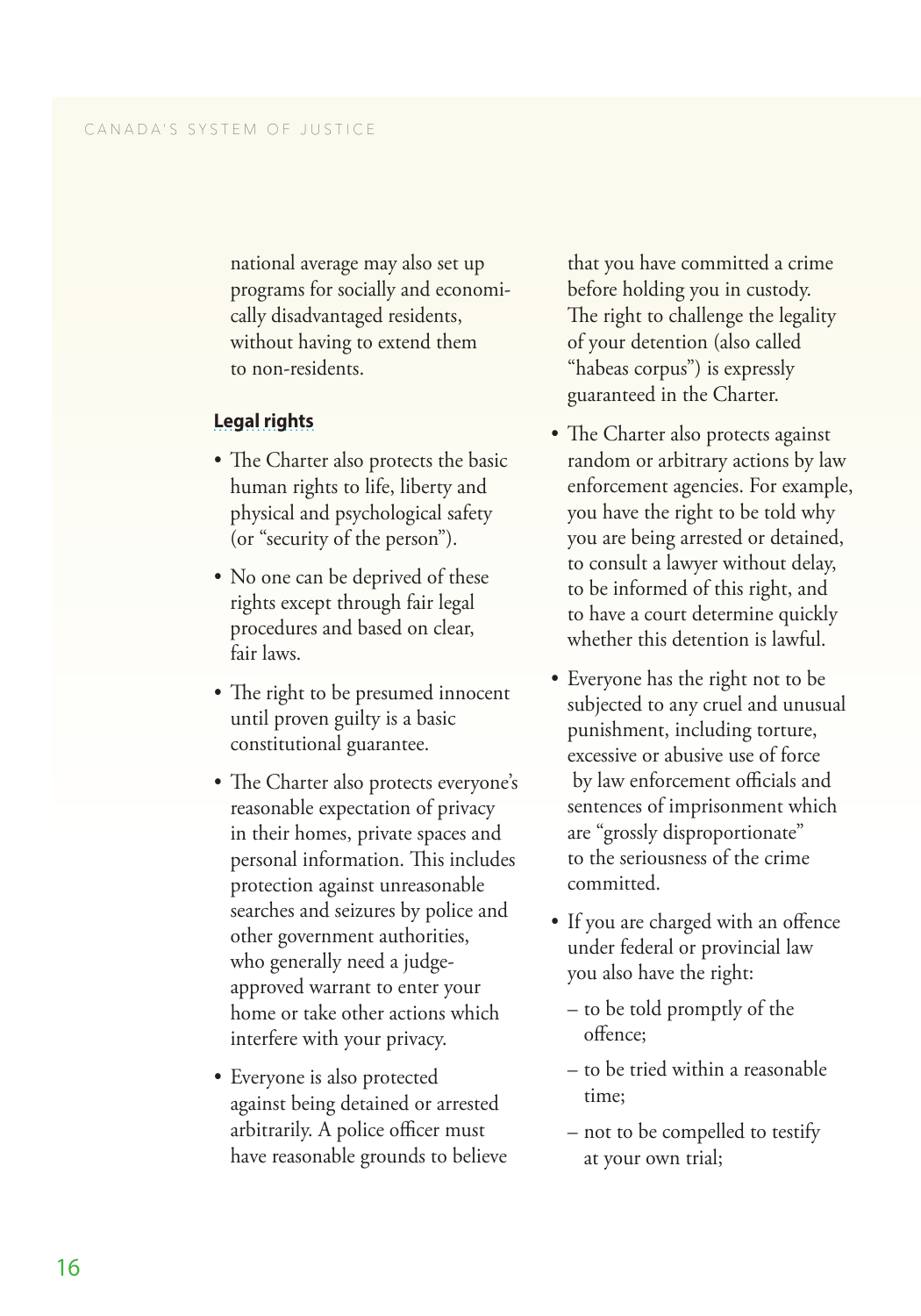- <span id="page-22-0"></span>– to be presumed innocent until proven guilty beyond a reasonable doubt in a fair and public hearing by an independent and impartial tribunal;
- not to be denied reasonable bail without cause;
- to be tried by a jury for serious charges;
- to be convicted only for an act or omission that was a crime at the time it was committed;
- not to be tried or punished twice for the same offence;
- to the benefit of the lesser punishment if the punishment for a crime changes between the time you committed the offence and the time you are sentenced;
- Everyone has the right, as a witness in legal proceedings, not to have any incriminating evidence you give used against you in later proceedings, unless you are charged with perjury (lying during legal proceedings).
- Everyone has a right to an interpreter in legal proceedings if you do not understand the language or are hearing-impaired.

### **[Equality rights](http://www.pch.gc.ca/eng/1355929397607/1355929510108)**

- Equality rights are at the core of the Charter. They are intended to ensure that everyone is treated with the same respect, dignity and consideration (i.e. without discrimination), regardless of personal characteristics such as race, national or ethnic origin, colour, religion, sex, age, or mental or physical disability, sexual orientation, marital status or citizenship.
- This usually means that everyone should be treated the same by law and that everyone is entitled to the same benefits provided by laws or government policies. However, the Charter does not require that government always treat people in exactly the same way. For example, sometimes protecting equality means that rules or standards must be reasonably adapted to take account of people's differences, including by allowing people to observe different religious holidays without losing their job, or putting specific supports in place to enable

*Everyone, regardless of race, national or ethnic origin, colour, religion, sex, age, or mental or physical disability, is equal before the law.*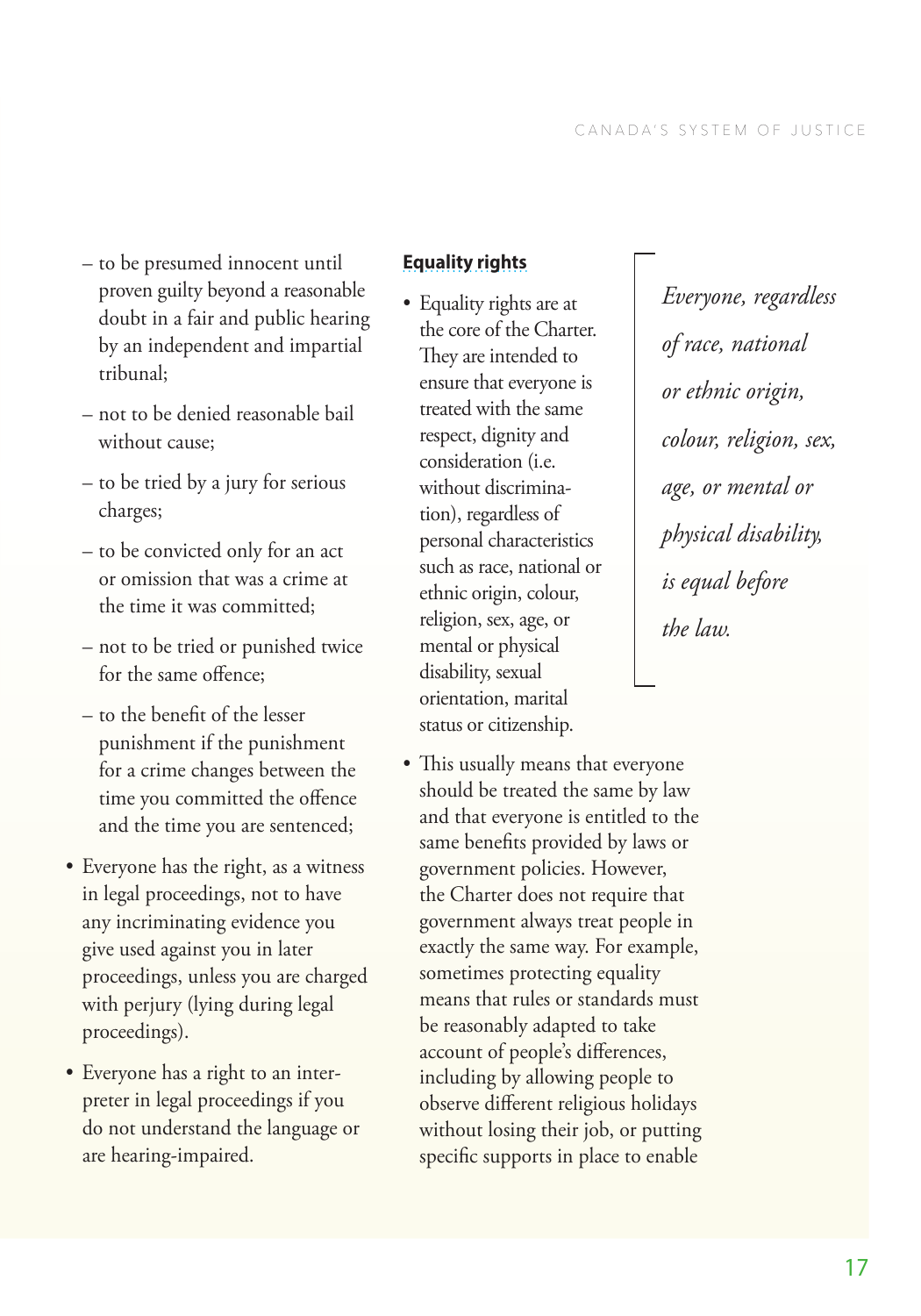<span id="page-23-0"></span>people with visual disabilities or hearing impairments to access government services.

• It is also constitutional to create special programs aimed at improving the situation of individuals who are members of groups that have historically experienced discrimina-

tion in Canada, including on the basis of the grounds listed above.

*Everyone has the right to use English or French in the debates and proceedings of Parliament.*

**[Language rights](http://www.pch.gc.ca/eng/1355758063896/1355758238451)**

English and French are Canada's official languages, according to the Charter. Both languages have equality of status and equal rights and privileges to be used in all institutions of Parliament and government of Canada.

- Everyone has the right to use English or French in any debates and other proceedings of Parliament.
- The statutes, records and journals of Parliament must be printed and published in both languages and both language versions have equal authority.
- Everyone has the right to use English or French in proceedings

before any court established by Parliament.

- Members of the public have a right to communicate with and receive services in English or French from any head office of an institution of Parliament or government of Canada. They have this same right from any office of an institution where there is a significant demand. Depending on the nature of the office, it might also be reasonable that communications and services be available in both English and French.
- Similar rights apply in New Brunswick, the only officially bilingual province in Canada. In fact, people in New Brunswick have the right to communicate and obtain services in either English or French from any office of an institution of the legislature or government of New Brunswick. Under section 16 of the Charter, the English and French linguistic communities in New Brunswick also have equality of status and equal rights and privileges, including the right to distinct educational institutions and cultural institutions that are needed to preserve and promote those communities.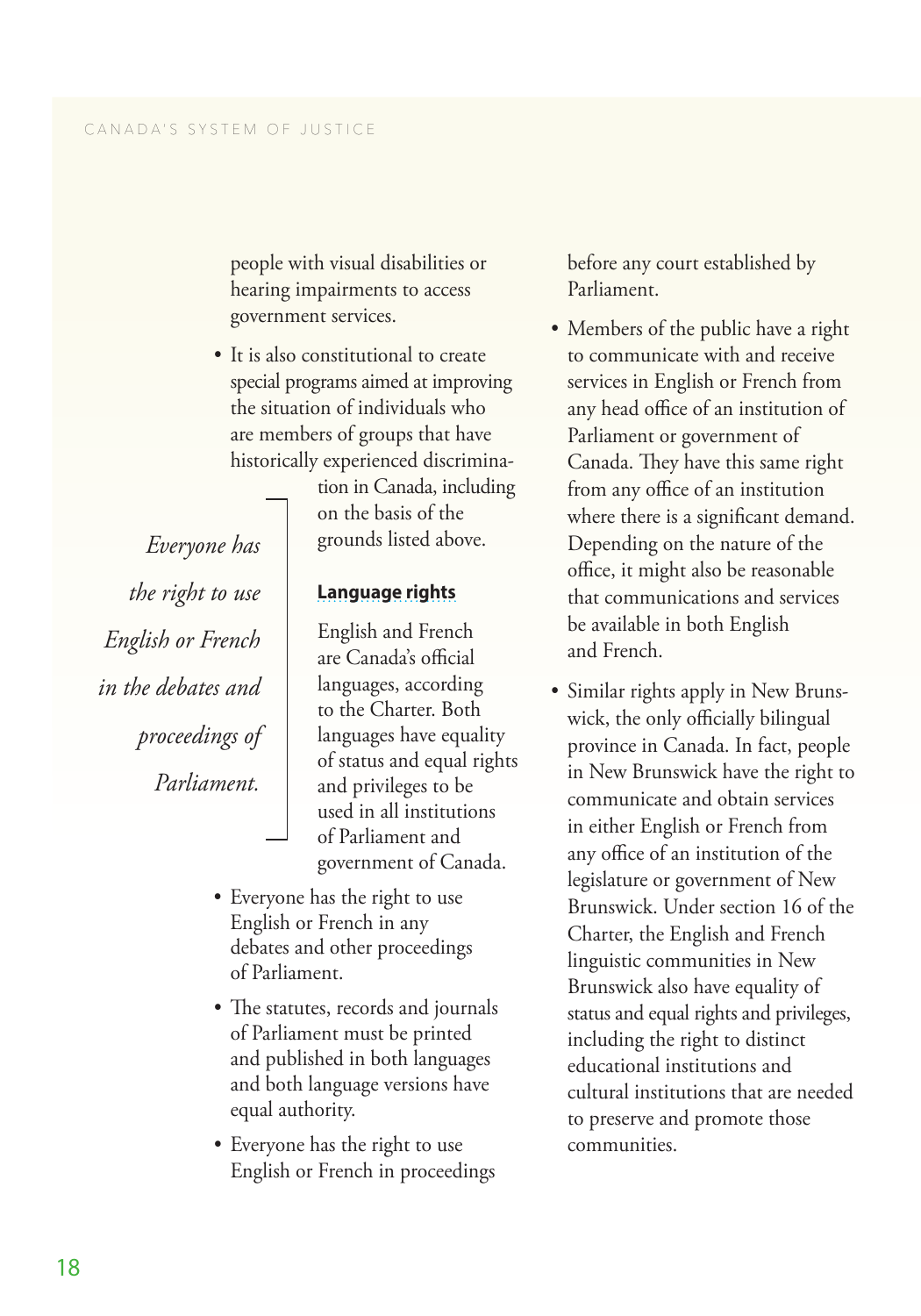<span id="page-24-0"></span>• The *[Constitution Act, 1867](http://laws-lois.justice.gc.ca/eng/const/page-1.html)* and the *[Manitoba Act](http://www.canadahistoryproject.ca/1870/1870-08-manitoba-act.html)* also grants people in Quebec and Manitoba the right to use English and French in debates and proceedings of the legislatures and the courts of those provinces. These provisions also require that provincial laws be enacted and published in both languages, and that both languages be used in the Records and Journals of their legislatures.

## **[Minority-language](http://www.pch.gc.ca/eng/1356640308088/1356640399461)  [educational rights](http://www.pch.gc.ca/eng/1356640308088/1356640399461)**

- Every province and territory has official language minority communities (French-speaking communities outside Quebec and English-speaking minorities in Quebec).
- *Outside Quebec*, citizens whose mother tongue is French, or who have attended French primary or secondary schools in Canada, have a constitutional right to have all their children receive primary or secondary instruction in that language. This is also true if their children are, or have, attended French primary or secondary schools in Canada.

• In Quebec, citizens who received their primary education in English in Quebec, or who have a child who was or is being taught in English in Quebec, have the constitutional right to send all their children to English-language schools.

This right to minority-language instruction applies where numbers warrant, and can include the right to receive that instruction in minority-language educational facilities provided out of public funds.

# **[Aboriginal and treaty rights](http://laws-lois.justice.gc.ca/eng/CONST/page-16.html#docCont)**

As noted earlier, section 35 of the *Constitution Act, 1982* recognizes and affirms the Aboriginal and treaty rights of Aboriginal peoples.

The Charter cannot take away or diminish those rights, or any other rights or freedoms that Aboriginal peoples may acquire in the future (for example, from the settlement of land claims).

*The* [Charter](http://www.pch.gc.ca/eng/1355931562580/1355931640787) and the [Constitution](http://laws-lois.justice.gc.ca/eng/const/page-16.html) *protect the rights of the Aboriginal peoples (Indian, Inuit, and Métis) of Canada.*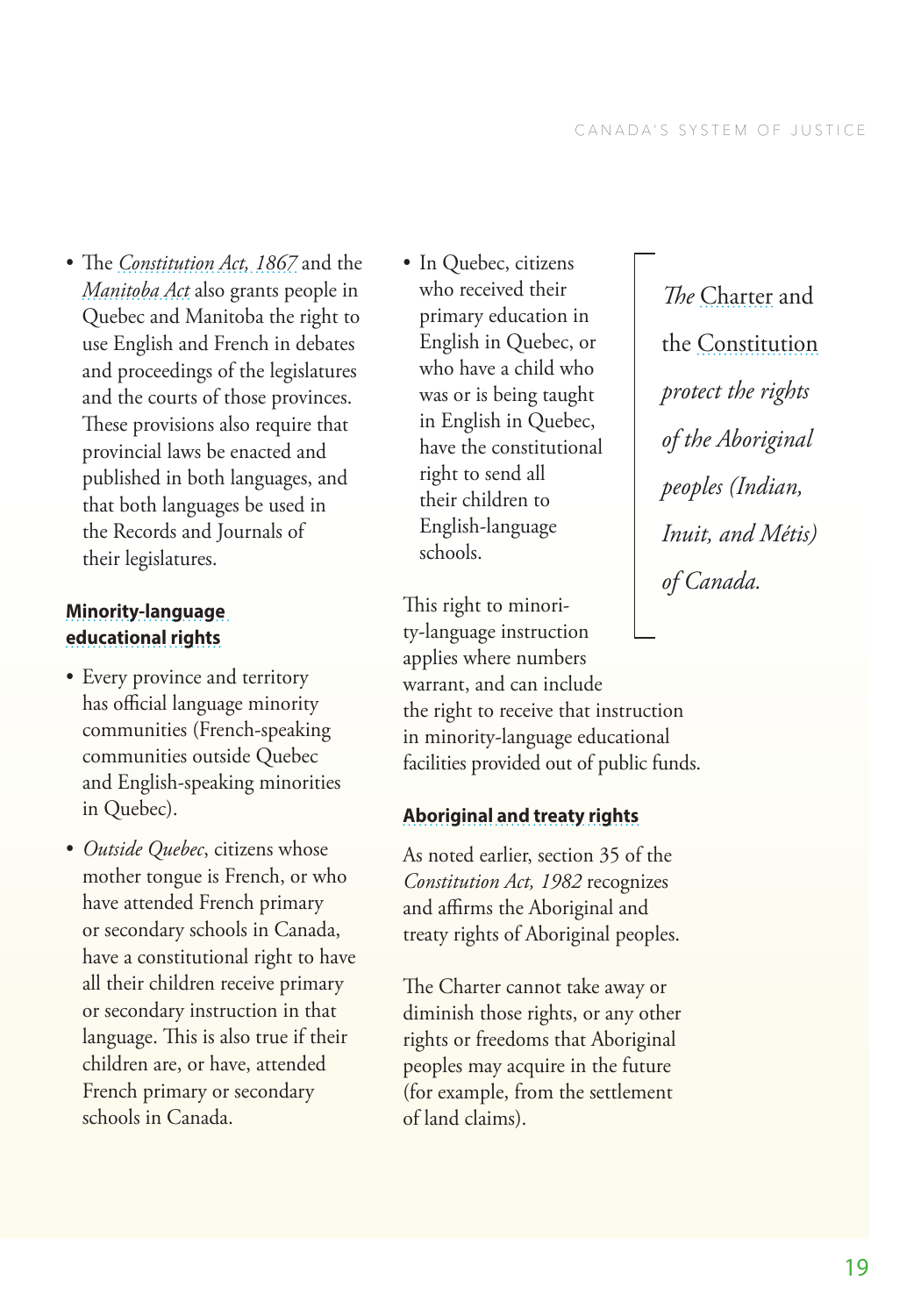# <span id="page-25-0"></span>**Other Rights**

The Charter guarantees many basic human rights and fundamental freedoms. But we all have other rights that come from federal, provincial, territorial, international, and common law. Also, Parliament or a provincial or territorial legislature can always add to our rights.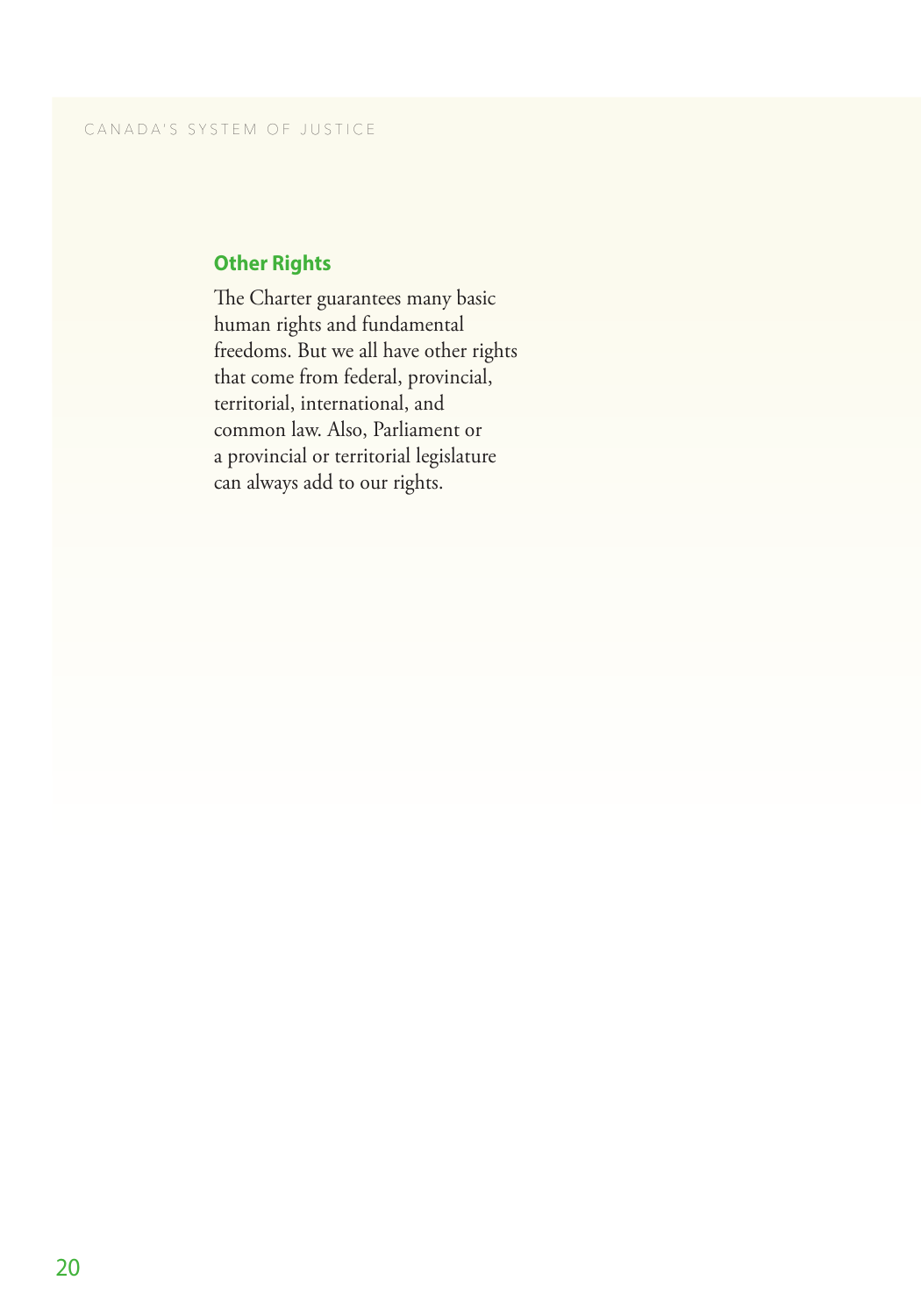

# <span id="page-26-0"></span>HOW THE COURTS ARE ORGANIZED

The federal and provincial and territorial governments are all responsible for the judicial system in Canada.

Only the federal government can appoint and pay judges of the superior, or upper-level, courts in the provinces. Parliament can also establish a general court of appeal and other courts. It has created the [Supreme Court of Canada](http://www.scc-csc.gc.ca/home-accueil/index-eng.aspx), the [Federal Court](http://cas-ncr-nter03.cas-satj.gc.ca/portal/page/portal/fc_cf_en/Index) and the [Federal Court](http://cas-ncr-nter03.cas-satj.gc.ca/portal/page/portal/fca-caf_eng)  [of Appeal](http://cas-ncr-nter03.cas-satj.gc.ca/portal/page/portal/fca-caf_eng), as well as the [Tax Court](http://cas-ncr-nter03.cas-satj.gc.ca/portal/page/portal/tcc-cci_Eng/Index).

Parliament also has exclusive authority over the procedure in courts that try criminal cases. Federal authority for criminal law and procedure ensures fair and consistent treatment of criminal behaviour across the country.

The provinces administer justice in their jurisdictions. This includes organizing and maintaining the civil and criminal provincial courts and civil procedure in those courts.



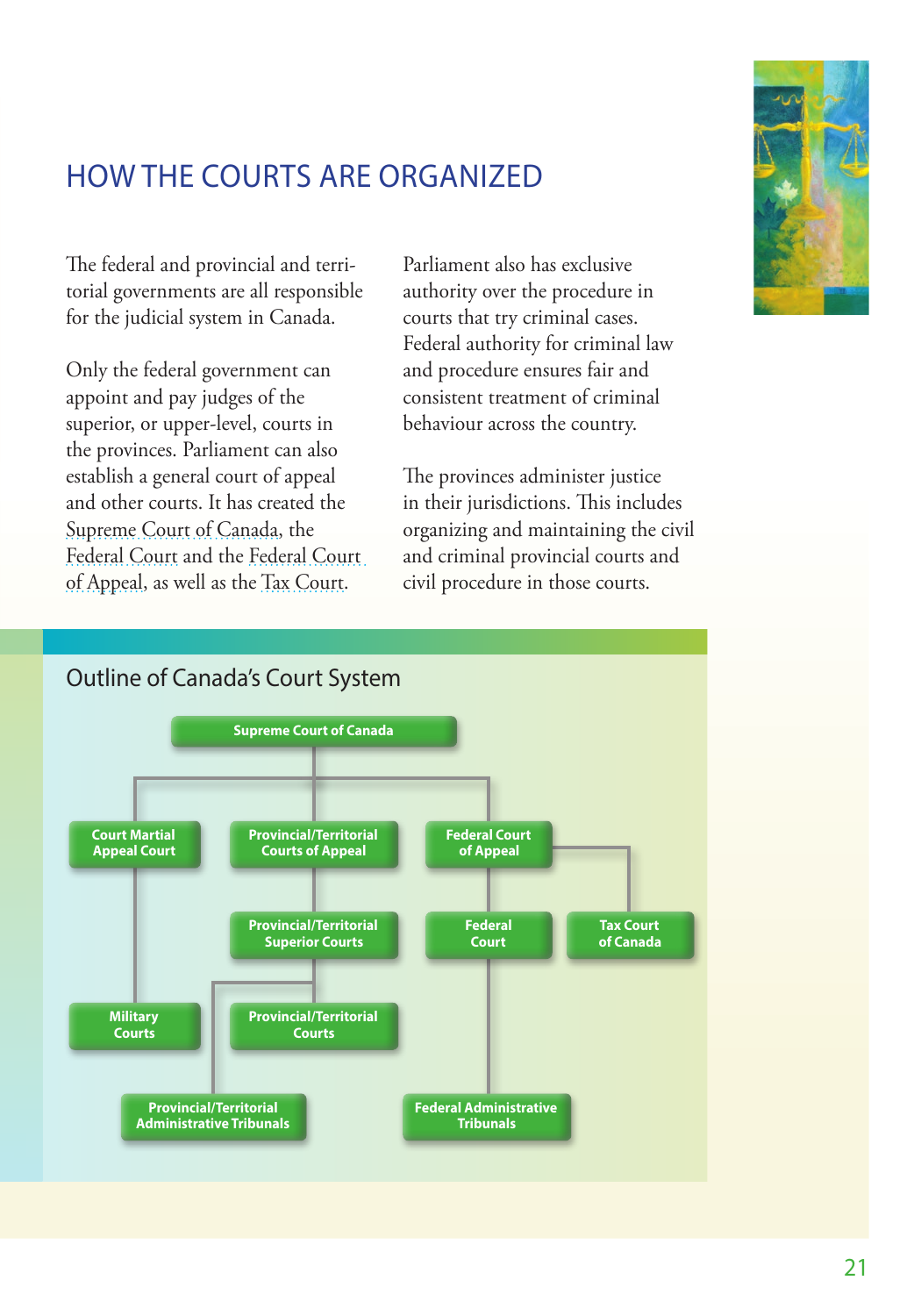#### <span id="page-27-0"></span>**What Do the Federal Courts Do?**

## **[The Supreme Court of Canada](http://www.scc-csc.gc.ca/home-accueil/index-eng.aspx)**

is Canada's final court of appeal. Its nine judges represent the four major regions of the country. Three of them must be from Quebec, to adequately represent the civil law system.

The Supreme Court has two main functions. • It hears appeals from decisions

- of the appeal courts in all the provinces and territories, as well as from the Federal Court of Appeal. Supreme Court judgments are final.
- It decides important questions about the Constitution and controversial or complicated areas of private and public law. The government can also ask the Supreme Court for its opinion on important legal questions.

The federal government also established the **[Federal Court](http://cas-ncr-nter03.cas-satj.gc.ca/portal/page/portal/fc_cf_en/Index)**, the **[Tax Court](http://cas-ncr-nter03.cas-satj.gc.ca/portal/page/portal/tcc-cci_Eng/Index)** and the **[Federal Court](http://cas-ncr-nter03.cas-satj.gc.ca/portal/page/portal/fca-caf_eng)  [of Appeal](http://cas-ncr-nter03.cas-satj.gc.ca/portal/page/portal/fca-caf_eng)**.

The [Federal Court](http://cas-ncr-nter03.cas-satj.gc.ca/portal/page/portal/fc_cf_en/Index) specializes in areas such as intellectual property, maritime law, federal–provincial disputes, and civil cases related to terrorism.

The [Tax Court](http://cas-ncr-nter03.cas-satj.gc.ca/portal/page/portal/tcc-cci_Eng/Index) specializes in hearing appeals from tax assessments.

The [Federal Court of Appeal](http://cas-ncr-nter03.cas-satj.gc.ca/portal/page/portal/fca-caf_eng) reviews the decisions of both these courts. In fact, it is the highest court of the land for about 95 percent of all cases.

### **Provincial and Territorial Level Courts**

The court system is roughly the same across Canada. Except for Nunavut, each province has three levels: provincial and territorial, or lower, courts; superior courts; and appeal courts. The [Nunavut Court of Justice](http://www.nucj.ca/welcome.htm) has a single-level trial court.

### **Provincial and Territorial Courts**

Provincial courts try most criminal offences, money matters and family matters. In private-law cases involving breach of contract or other claims of harm, the courts apply common-law principles in nine provinces and the territories. In Quebec, courts apply the [Quebec Civil Code](http://www2.publicationsduquebec.gouv.qc.ca/dynamicSearch/telecharge.php?type=2&file=/CCQ_1991/CCQ1991_A.html) .

Provincial courts may also include specialized courts, such as youth courts, family courts, and small claims courts. Each provincial government appoints the judges for its own courts.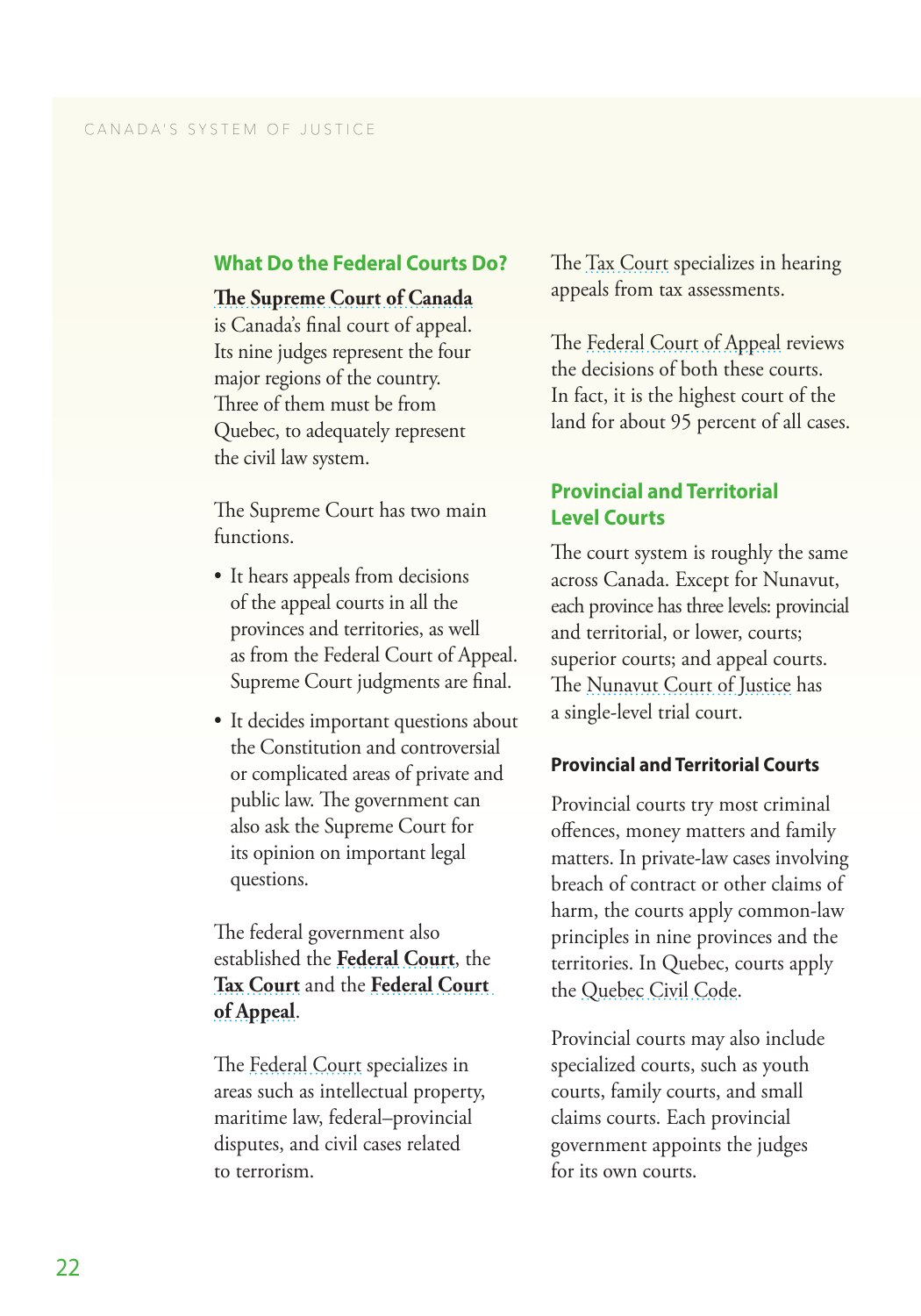### <span id="page-28-0"></span>**Superior Courts**

Superior courts are the highest level of courts in a province or territory. They deal with the most serious criminal and civil cases and have the power to review the decisions of the provincial and territorial courts.

Superior courts are divided into two levels: trial level and appeal level.

- The trial-level courts hear civil and criminal cases. They may be called the Supreme Court, the Court of Queen's Bench, or the Superior Court of Justice.
- The appeal-level courts, or Courts of Appeal, hear civil and criminal appeals from the superior trial courts listed above.

Although the provinces and territories administer superior courts, the federal government appoints and pays the judges.

# **Administrative Boards and Tribunals**

There are other kinds of disputes that do not need to be dealt with in the courts. Different kinds of administrative tribunals and boards deal with disputes over the interpretation and application of laws and regulations, such as entitlement to employment insurance or disability benefits, refugee claims, and human rights.

Administrative tribunals are less formal than courts and are not part of the court system. However, they play an essential role in resolving disputes in Canadian society. Decisions of administrative tribunals may be reviewed in court to ensure that tribunals act fairly and according to the law.

*Administrative tribunals play an essential role in resolving disputes in Canadian society.*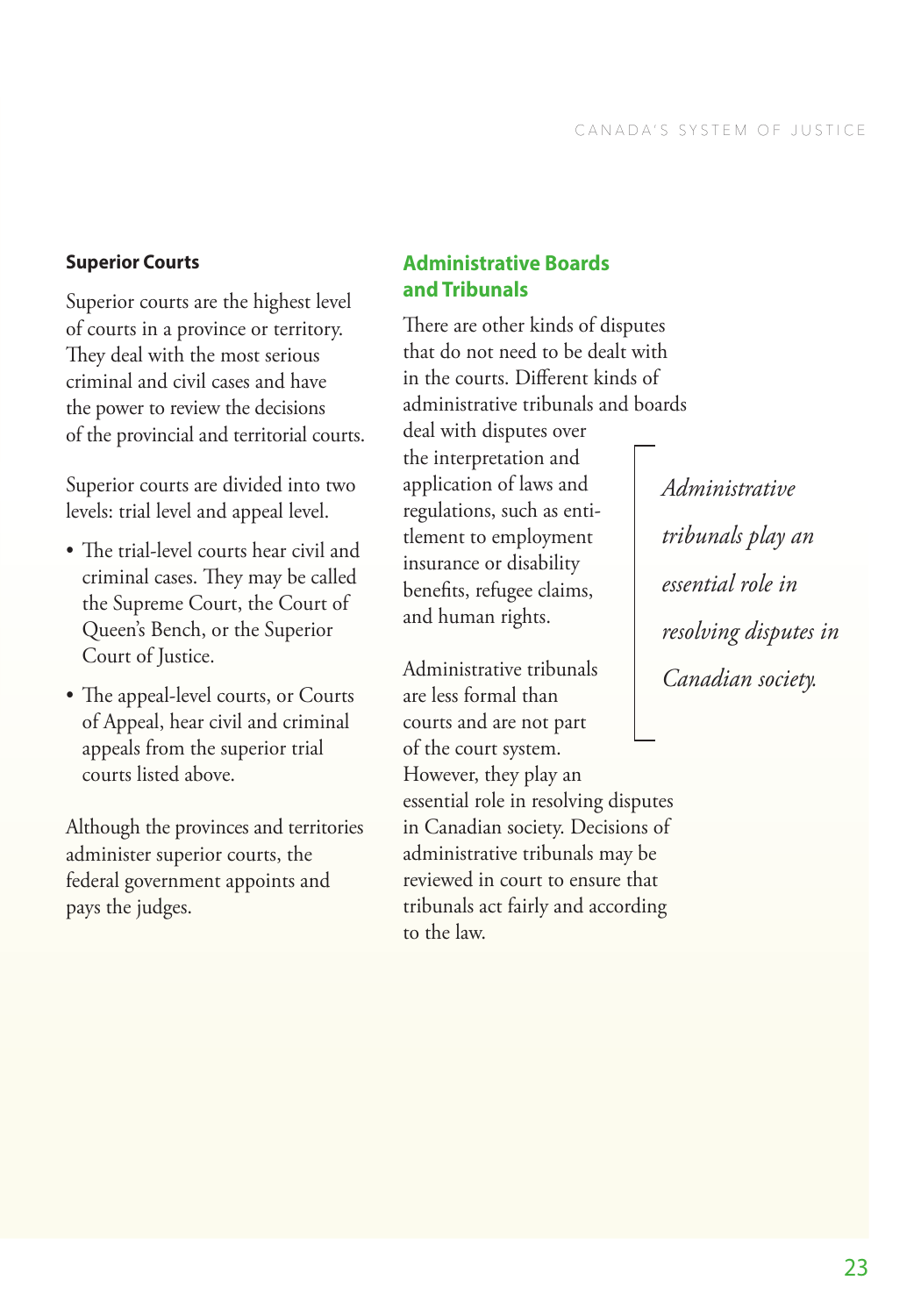<span id="page-29-0"></span>

# CIVIL AND CRIMINAL CASES

A civil case is a private case where someone sues someone else. This is also known as a suit or action. In a criminal case, the Crown prosecutes an accused under a public-law statute such as the *[Criminal Code](http://laws-lois.justice.gc.ca/eng/acts/c-46/)* or the *[Controlled Drugs and Substances Act.](http://laws-lois.justice.gc.ca/eng/acts/C-38.8/index.html)*

### **How Do Civil Cases Work?**

A civil action or suit starts when individuals or corporations disagree on a legal matter, such as the terms of a contract or the ownership of a piece of property. A civil suit can also result if someone is injured or property is damaged. For example, someone who breaks a leg when he or she slips on an icy stairwell may sue for compensation. The person who sues is called the plaintiff. The person being sued is called the defendant.

Civil cases are complex. A suit goes through several stages: pleadings, discovery, and the trial itself.

### **Pleading**

First, the plaintiff files a pleading with the court. This sets out the complaint against the defendant and the remedy the plaintiff is seeking. A court officer then issues the claim by affixing the seal of the court and signing the pleading on behalf of the court. Copies are then delivered to, or served on, the defendant.

The defendant must provide the court with a statement of defence. If she or he does not, the court will assume that the plaintiff's allegations are true. The defendant may thus lose by default.

Both the plaintiff and the defendant are entitled to consult a lawyer. Lawyers often discuss the lawsuit to settle it before a trial is necessary. The two sides can reach a settlement at any time before the judge makes his or her decision. In fact, 98 percent of civil suits never make it to the courts.

### **Discovery**

Each party is then entitled to an examination for discovery before the trial. Its purpose is to clarify the claim against the defendant and lets each side examine the evidence that the other side intends to use in court.

### **Trial**

During the trial, it is up to the plaintiff to present facts to support the claim against the defendant. In a civil suit, the plaintiff must prove that it is probable that the defendant is legally responsible, or liable, because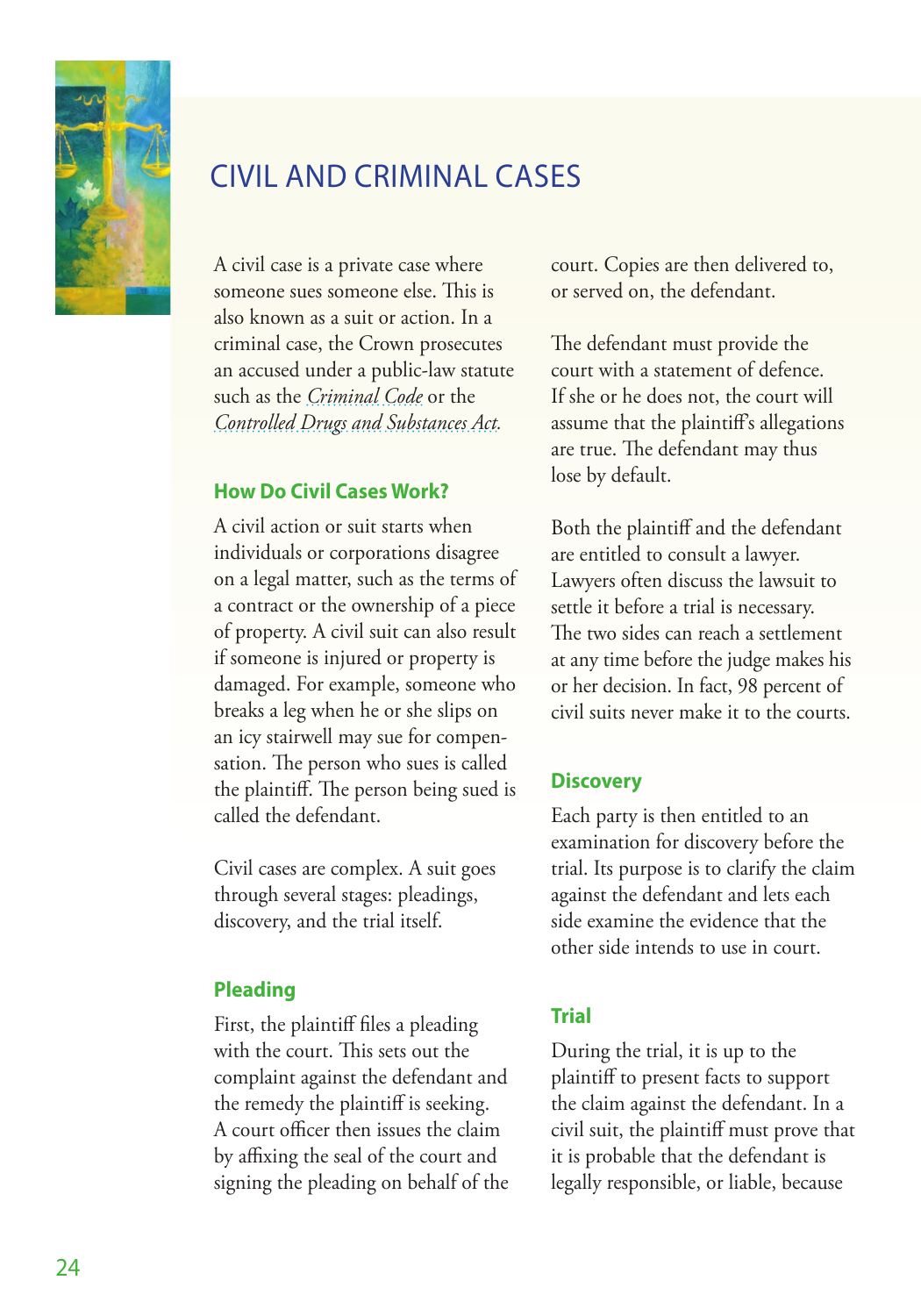<span id="page-30-0"></span>a civil case is decided on a balance of probabilities. This is the standard of proof for a civil case, just as the standard of proof for a criminal case is proof beyond a reasonable doubt.

If the facts justify the remedy the plaintiff is seeking, the court will hold the defendant liable, or legally responsible.

### **What Happens at a Civil Trial?**

The trial begins with the plaintiff presenting evidence against the defendant. The plaintiff may call witnesses to testify to facts and present evidence: papers, photographs or other documents. The defendant may cross-examine the plaintiff's witnesses to test their evidence. The defendant then presents his or her own evidence, including witnesses. The plaintiff has the same right to cross-examine.

Throughout the trial, the judge must make sure that all the evidence presented and all the questions asked are relevant to the case. For example, in most situations, the judge will not allow testimony based on what a witness has heard from another person – this is called hearsay evidence.

At the end, both the plaintiff and the defendant summarize their arguments. The judge must then consider the evidence presented before making a decision, based on what has been proven to be most probable. He or she must decide whether the facts show that the defendant has broken a civil law, such as a law that says we are obliged to fulfill our contracts.

Depending on the suit and the court, the defendant may have a right to a trial by judge and jury. It is then up to the jury to decide which version of the facts it believes. The judge still decides which law applies and explains the evidence and the relevant laws to the jury. The jury must then consider the matter and reach a verdict.

### **How a Trial Ends**

If the defendant is found not liable, the judge will dismiss the case. If the defendant is found liable, the judge or jury must consider

- three things:<br>• the <u>remedy</u> that the plaintiff asked for in the pleadings;
- 
- the facts; and<br>• how to compensate the plaintiff.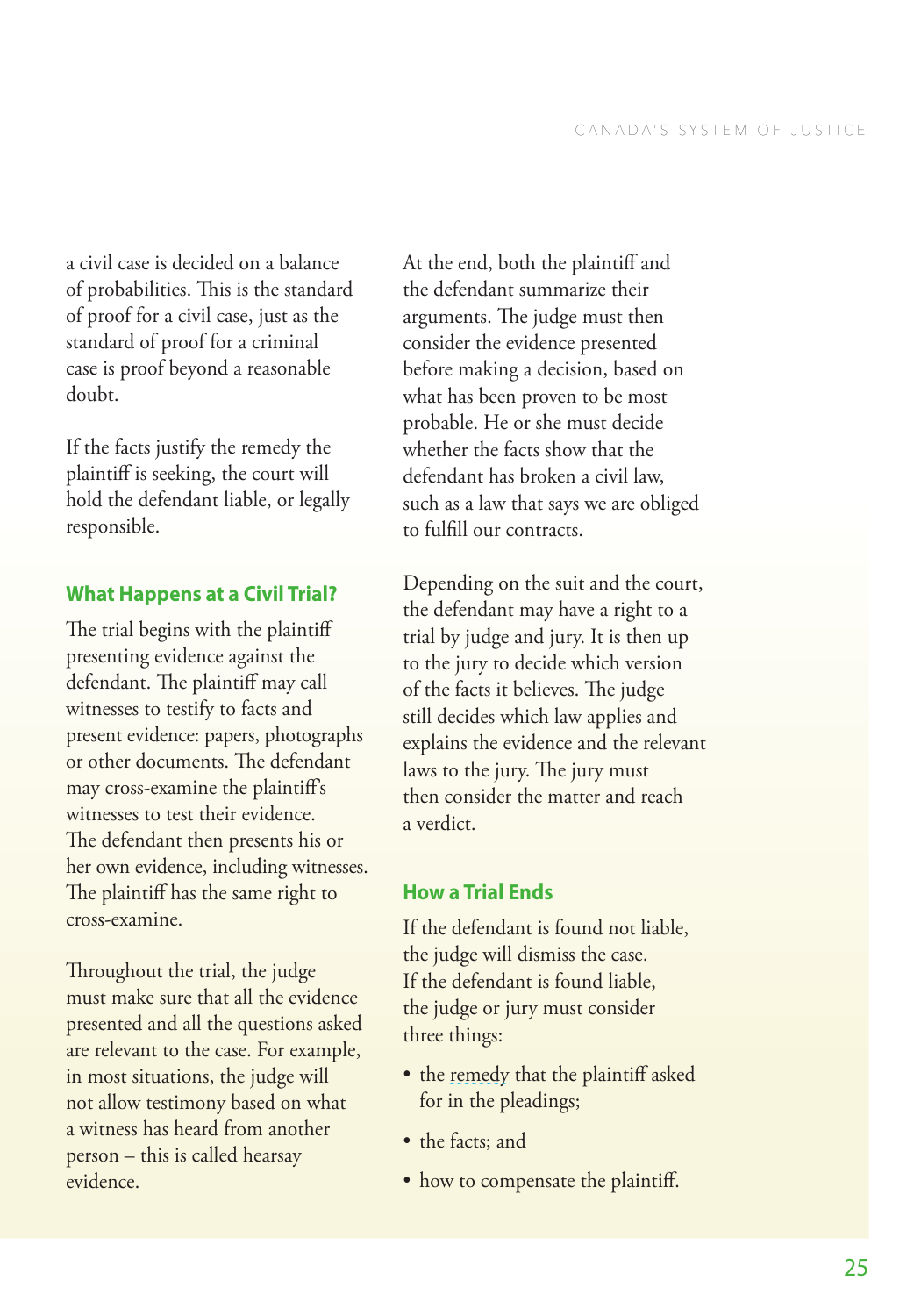### <span id="page-31-0"></span>**Remedies**

A remedy is a means of resolving a civil case. There are three different types.

• Monetary remedies, called damages, are the most common. The judge or jury who decides the case fixes the amount of damages. The judge or jury will take into account the expenses incurred by the plaintiff.

*In 2011–12, cases involving impaired driving (11%), theft (10%), common assault (10%), and failure to comply with an order (9%) were the most common types of cases completed in adult criminal court.*

Where the law permits, they can also award an additional sum to compensate the plaintiff for the loss suffered as a result of the wrongdoing of the defendant. The judge or jury is not required to award the plaintiff the amount he or she asks for. They might even award less than that amount. In Canada, a judge or jury may occasionally award "punitive" damages. This is a larger award that expresses the disapproval of the community. These damages are meant to punish the defendant because the defendant's behaviour was so offensive.

- Declaratory remedies simply state the rights of the parties. For example, when a court interprets a will or decides who owns personal property or land, its decision is declaratory.
- An injunction is a restraining order that says that someone can or cannot do something. You could get an injunction to stop your neighbours from burning garbage or to order them to remove a junk heap from your property. Injunctions are not given automatically. In each case, the court has the discretion to make such an order or to award damages according to precedent.

### **What Are Criminal Cases?**

A crime is considered to be an offence against society as a whole, so it is usually the state that starts a criminal prosecution.

Criminal offences are set out in the *Criminal Code* or in other federal laws. There are two types:

- Summary conviction offences, which are the most minor cases, for example causing a disturbance; and
- Indictable offences, which are more serious and include theft, break and enter, and murder.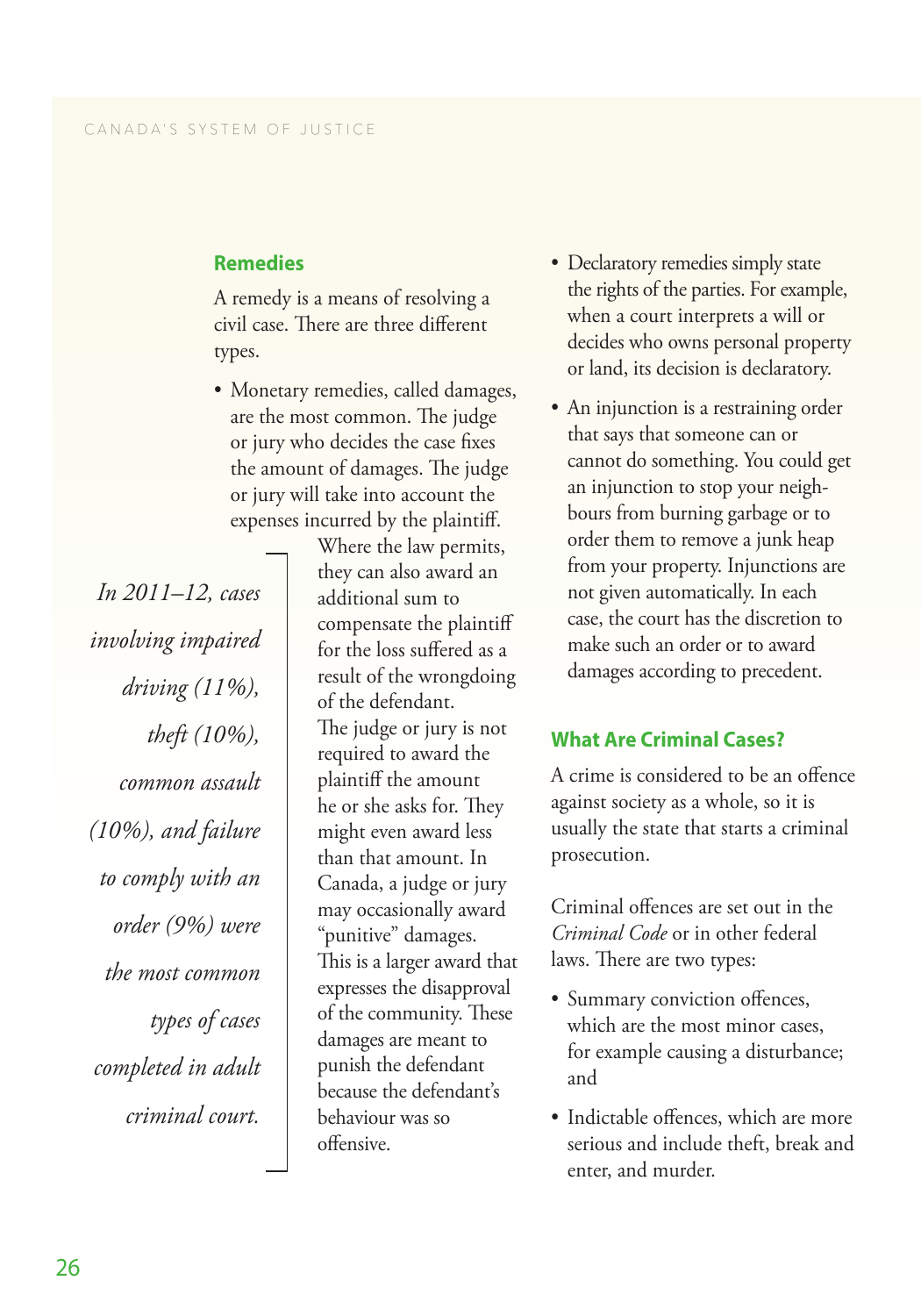<span id="page-32-0"></span>The person charged with a criminal offence is called the accused. The accused is always presumed innocent until proven guilty.

### **Summary Offences**

The accused appears before a provincial court judge for a trial that will normally proceed immediately. The maximum penalty for this type of offence is normally a \$5,000 fine, six months in prison, or both.

# **Indictable Offences**

An accused has three choices:

- Have a judge alone hear the case in provincial court.
- Have a judge and jury hear the case in a superior court.
- Have a judge alone hear the case in superior court.

There may be a preliminary hearing before a trial, during which a judge examines the case to decide if there is enough evidence to proceed with the trial. If the judge decides there is not enough evidence, the case will be dismissed.

Otherwise, the judge will order a full trial.

## **What Happens in an Arrest?**

The police must follow certain procedures to protect the rights of the accused. A person who has been arrested is first read their rights. The police must

- tell the person that he or she has the right to consult a lawyer without delay;
- explain the reasons for the arrest and the specific charge, if one is being made.

### **What Happens in Custody?**

A person who is taken into custody goes to a holding cell in a detention centre. He or she has the right to appear before a justice of the peace or judge as soon as possible (usually within 24 hours). At that time a judge decides on pre-trial release or bail. In a bail hearing, the prosecutor must show why the accused should remain in custody. If a judge decides the accused should be released, the accused may be released with or without conditions. Release on bail will only be refused if there are very strong reasons for doing so.

*A crime is considered to be an offence against society as a whole, so it is usually the state that starts a criminal prosecution.*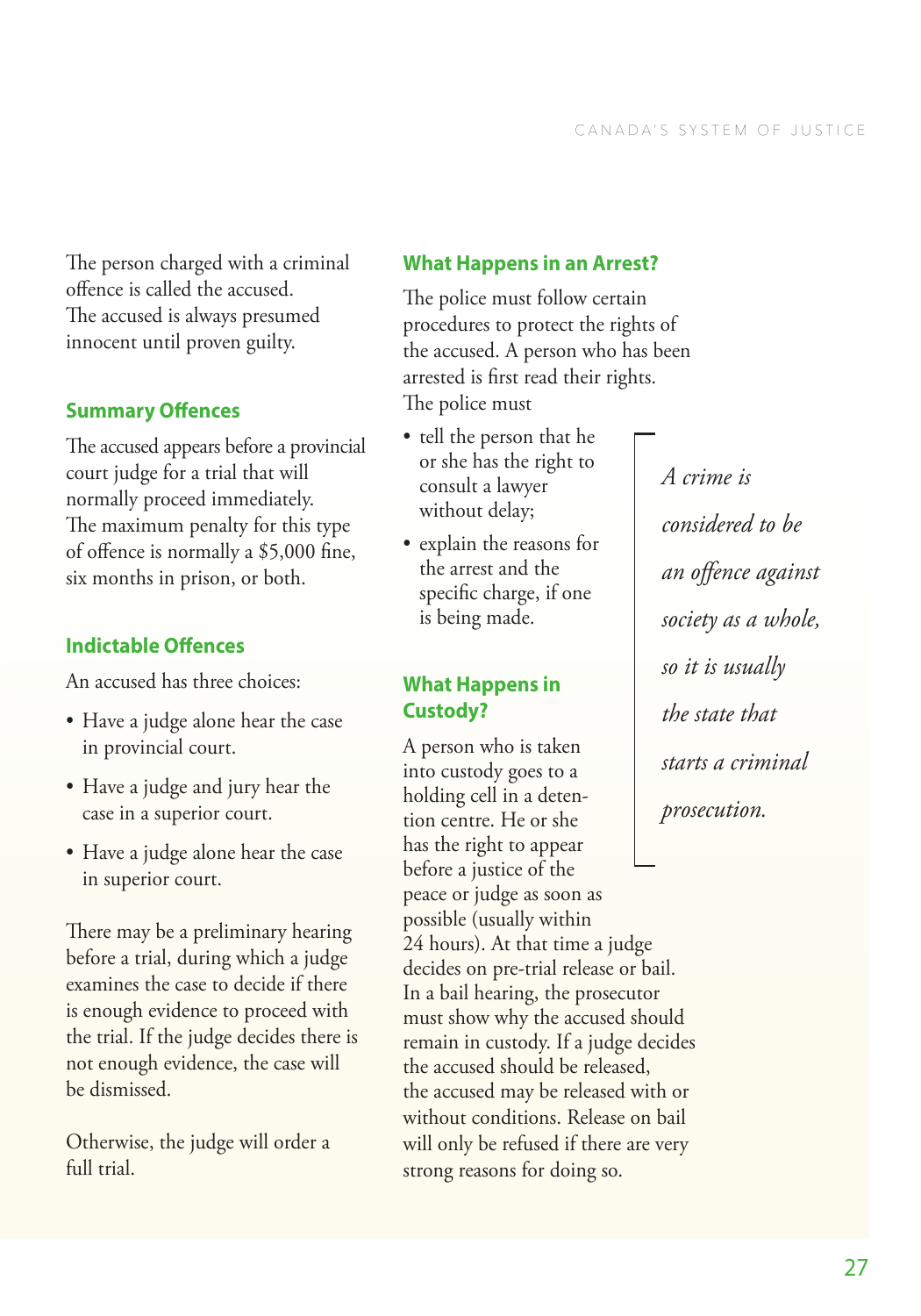<span id="page-33-0"></span>*The median amount of time to complete an adult criminal court case declined in 2011– 12, down two days from the previous year, to 117 days.*

Anyone accused of a crime also has the right under the Charter to stand trial within "a reasonable time." The Charter does not say what this means but the courts have provided some guidance. A judge considers four factors to determine if a trial is happening within a reasonable time:

- the length of the delay;
- the reason for the delay;
- whether the accused agreed to a delayed trial date;
- whether the delay affected the accused's ability to put forward to a fair defence.

### **What Happens in a Criminal Trial?**

A criminal trial is a very serious matter. After all, the accused has a lot to lose: his or her liberty and the stigma of a criminal conviction. Because of that, both common law and the Charter protect the rights of the accused. For example, the prosecution must prove that the accused is guilty of

the charge beyond a reasonable doubt. Also, if any evidence is obtained that violates the accused's Charter rights, such as through an unreasonable search and seizure, the judge may refuse to admit the evidence. In a criminal trial, an accused person cannot be required by the prosecution to give evidence.

### **Decisions in Criminal Cases**

If the accused is found not guilty, he or she will be acquitted and is then free to go.

If the accused is found guilty of a crime, the judge must decide the appropriate sentence. When making this decision, the judge must consider:

- the seriousness of the crime:
- the range of sentences possible in the *Criminal Code* or other statutes;
- preventing or deterring the offender or others from committing similar crimes;
- denouncing the harm to the victim and the illegal conduct; and
- the prospects for rehabilitation.

Judges may impose many different kinds of sentences or a combination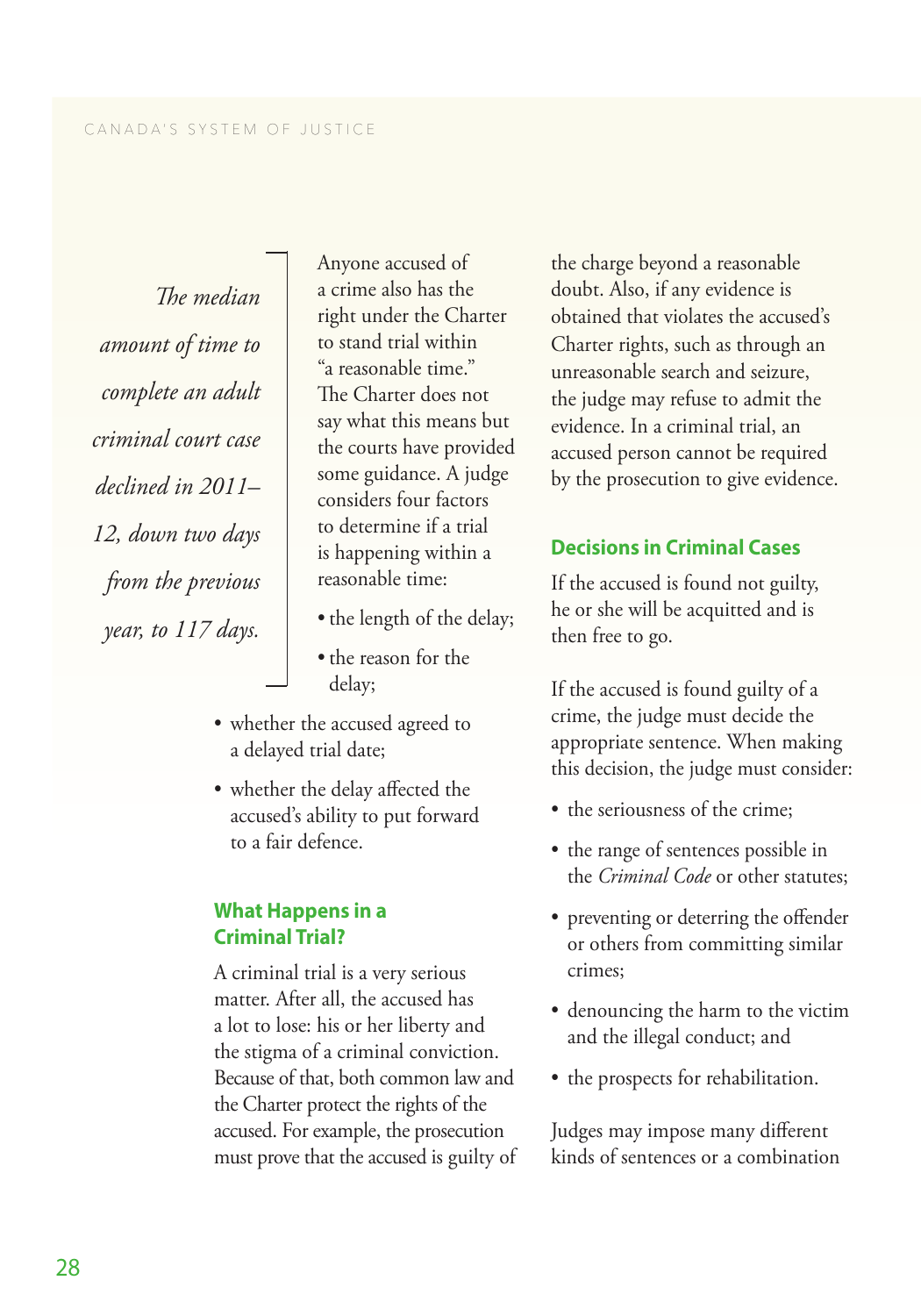<span id="page-34-0"></span>of penalties. These may include:

- A fine (a sum of money);
- Restitution: asking the offender to pay costs of injuries or loss of damage to property;
- Probation: release of the offender with conditions;
- Community service: an order that the offender perform a certain number of hours of volunteer work in the community;
- Imprisonment: confinement in a prison or penitentiary.

An offender who is sentenced to more than two years will be sent to a federal penitentiary. An offender who is sentenced to two years or less will go to a provincial prison.

A judge does not always have to convict, even if the accused person has pleaded guilty or been found guilty. The judge may give an offender an absolute or conditional discharge. An offender given a conditional discharge must obey the conditions imposed by the judge or face a more severe sentence. An offender who is given a discharge will not receive a criminal record for the offence.

### **Can You Appeal a Decision?**

The right to appeal a court's decision is an important safeguard in our legal system because a court could make an error in a trial.

In most civil and criminal cases, a decision made at one level of the court system can be appealed to a higher level. Where there is no right

to appeal, permission or "leave" to appeal must be sought. The higher court may deny leave to appeal, affirm or reverse the original decision. In some cases, it will order a new trial.

Both sides in a civil case and either the prosecution or the accused in a criminal case may appeal.

Sometimes, it is only the amount of damages or the severity of the sentence that is appealed. For example, the accused may ask a higher court to reduce a sentence, or the prosecution may ask to have the sentence increased.

*The right to appeal a court's decision is an important safeguard in our legal system because a court could make an error in a trial.*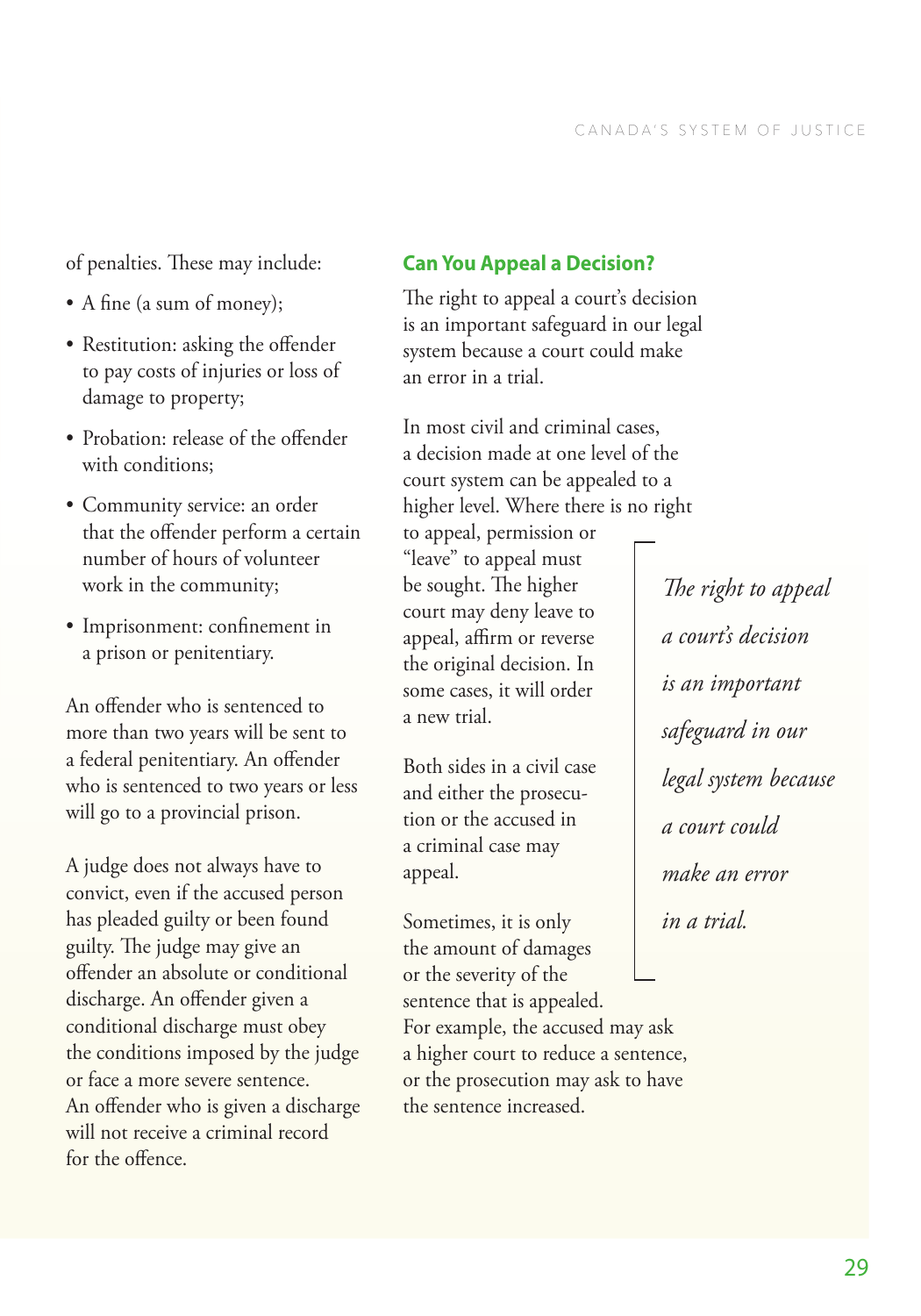<span id="page-35-0"></span>

# VICTIMS OF CRIME

The criminal law process is fundamentally between the accused and the state. But there is increasing recognition of the importance of hearing victims and they are starting to have a greater voice and role in the legal process.

There is federal legislation and services to help victims.

For example, under the *Criminal Code*:

- the victim's safety must be considered in bail decisions;
- a victim's identity may be protected in appropriate circumstances;
- judges must consider victim impact statements and the harm to the victim; and
- offenders may be ordered to pay restitution (an amount of money to reimburse the victim for losses caused by the offender) as part of the sentence. They also have to pay a victim surcharge.

Victims are not allowed to decide if an appeal is brought or not because the process is between the accused and the state.

The victim can receive some information about an offender while that person is

an offender if it is relevant to the victim's safety – for example, if the offender is released once a week for counselling. Even if the victim is not in harm's way, he or she could still be traumatized by seeing the offender shopping in the same neighbourhood. The victim's physical well-being and psychological safety are considered equally important.

The federal government and provinces work together on how victims are served. For example, Canada and the provinces agreed to a baseline set of principles that govern all policies and legislation called the [Canadian](http://www.justice.gc.ca/eng/rp-pr/cj-jp/victim/guide/secn.html)  [Statement of Basic Principles.](http://www.justice.gc.ca/eng/rp-pr/cj-jp/victim/guide/secn.html)

The federal government has introduced legislation that would improve the experiences of victims of crime across the country by creating, at the federal level, clear rights for victims of crime – a first in Canadian history. To read the legislation in full or to check on its status as it moves through the parliamentary process, please visit the [LEGISinfo](http://www.parl.gc.ca/Legisinfo/Home.aspx?ParliamentSession=41-2) website. You can find out more about [victim-related issues in](http://www.canada.ca/en/services/safety/victims/index.html)  [Canada at canada.ca](http://www.canada.ca/en/services/safety/victims/index.html). There are also many services available across the country for victims of crime – consult the [Victim Services Directory](http://www.justice.gc.ca/eng/cj-jp/victims-victimes/vsd-rsv/schp1-rchp1.asp) at the site above to search for services by postal code and by type.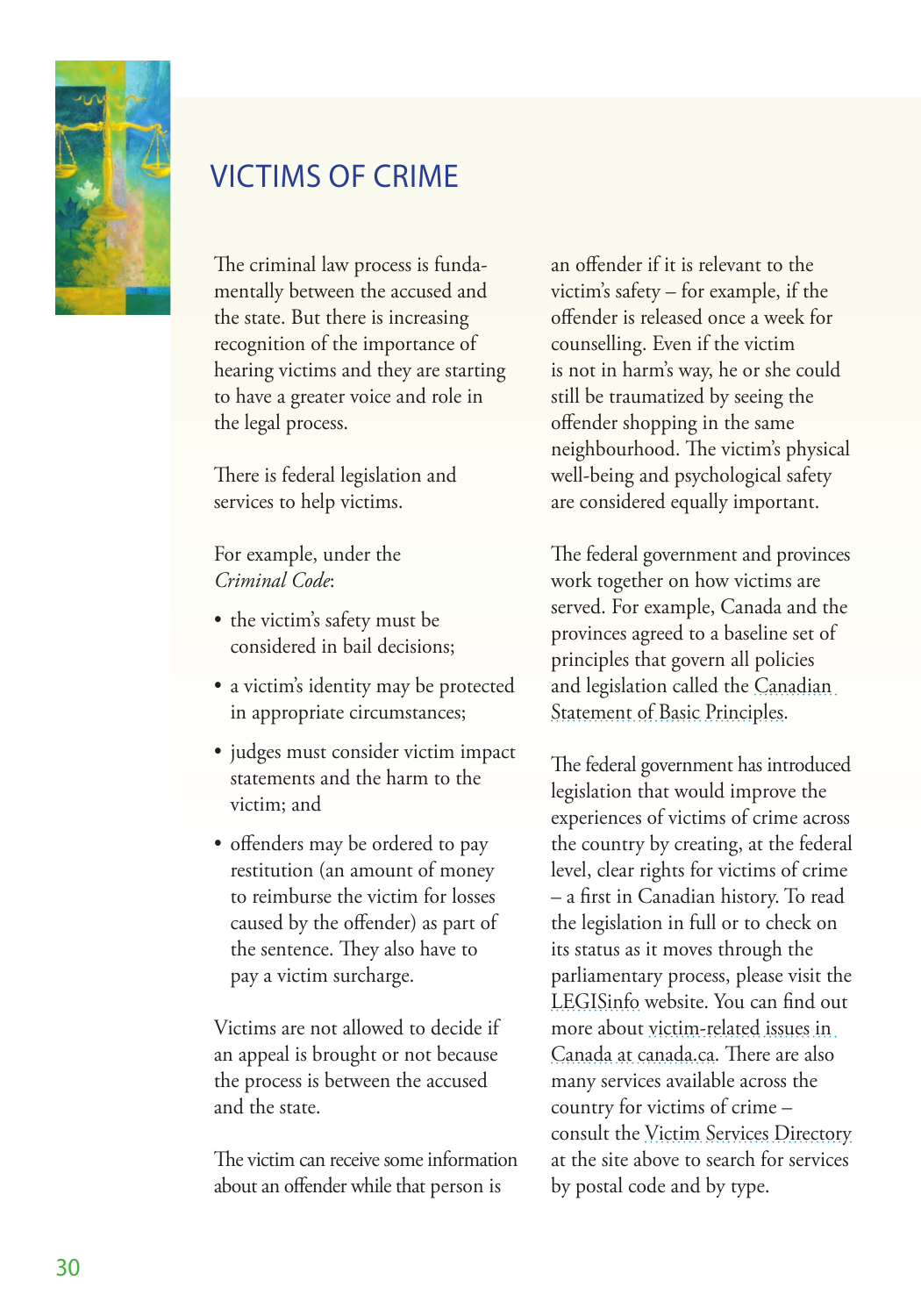# <span id="page-36-0"></span>RESTORATIVE JUSTICE

[Restorative justice](http://www.csc-scc.gc.ca/restorative-justice/003005-0007-eng.shtml) came into the system from Aboriginal justice traditions. Restorative justice emphasizes the wrong done to a person as well as the wrong done to the community. It recognizes that crime is both a violation of relationships between specific people and an offence against everyone (the state).

In restorative justice programs, the victim of the crime, the offender and, ideally, members of the community voluntarily participate in discussions. The goal is

- to restore the relationship;
- to fix the damage that has been done; and
- to prevent further crimes from occurring.

Restorative justice requires wrongdoers

- to recognize the harm they have caused;
- to accept responsibility for their actions;
- to be actively involved in improving the situation; and
- to make amends to victims and the community.

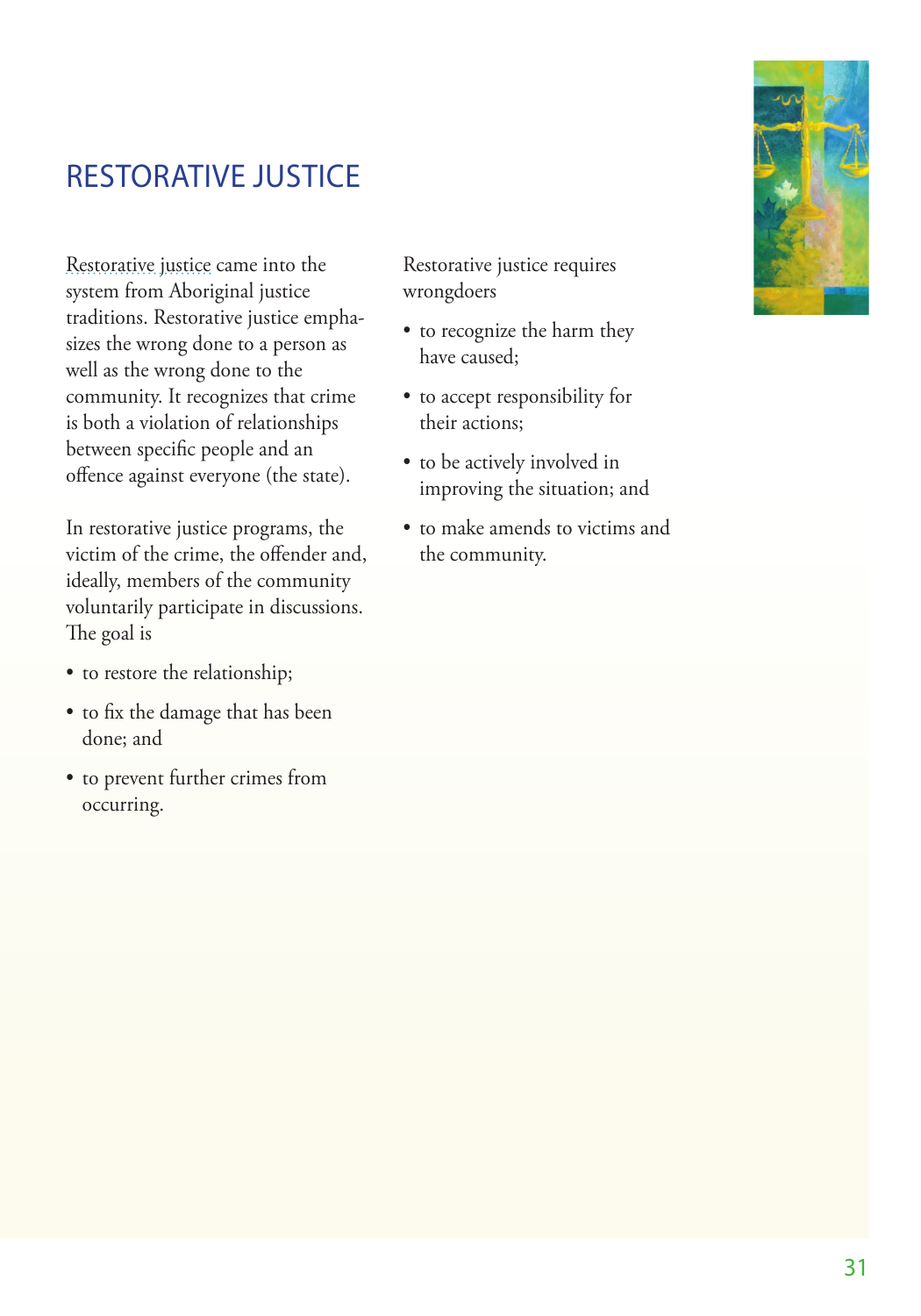<span id="page-37-0"></span>

# YOUTH JUSTICE

Special considerations come into play when young people commit acts that are considered criminal. The *Youth Criminal Justice Act* (YCJA) is the federal law that governs Canada's youth justice system. It applies to youth aged 12 to 17 who get into trouble with the law. The YCJA recognizes that young persons must be held accountable for criminal acts, although not in the same way or to the same extent as adults. It is in society's interest to ensure that as many young offenders as possible are rehabilitated and become productive members of society.

*The* Youth Criminal Justice Act *says that young people are to be held accountable in ways that are fair and in proportion to the seriousness of their offences.*

The YCJA recognizes that young people lack the maturity of adults. The youth justice system includes measures that are consistent with this reduced level of maturity. The YCJA also recognizes that young people have special needs and circumstances that must be considered when any decision is made under the Act.

While many aspects of criminal procedure are similar in the youth and adult criminal justice systems, the YCJA establishes special procedures to ensure that young people are treated fairly and to promote their rehabilitation. For example, as a general rule, the privacy of young offenders and young victims and witnesses is protected through publication bans on their identity.

The YCJA says that young people are to be held accountable in ways that are fair and in proportion to the seriousness of their offences. These interventions should

- reinforce respect for societal values;
- encourage the repair of harm done;
- be meaningful to the offender;
- respect gender, ethnic, cultural, and linguistic differences; and
- respond to the needs of Aboriginal young persons and of young persons with special requirements.

The YCJA encourages the use of measures outside of the formal court system for less serious offences. These measures are often the most appropriate and effective way to respond to youth offending, and include options such police warnings and referrals to community-based programs.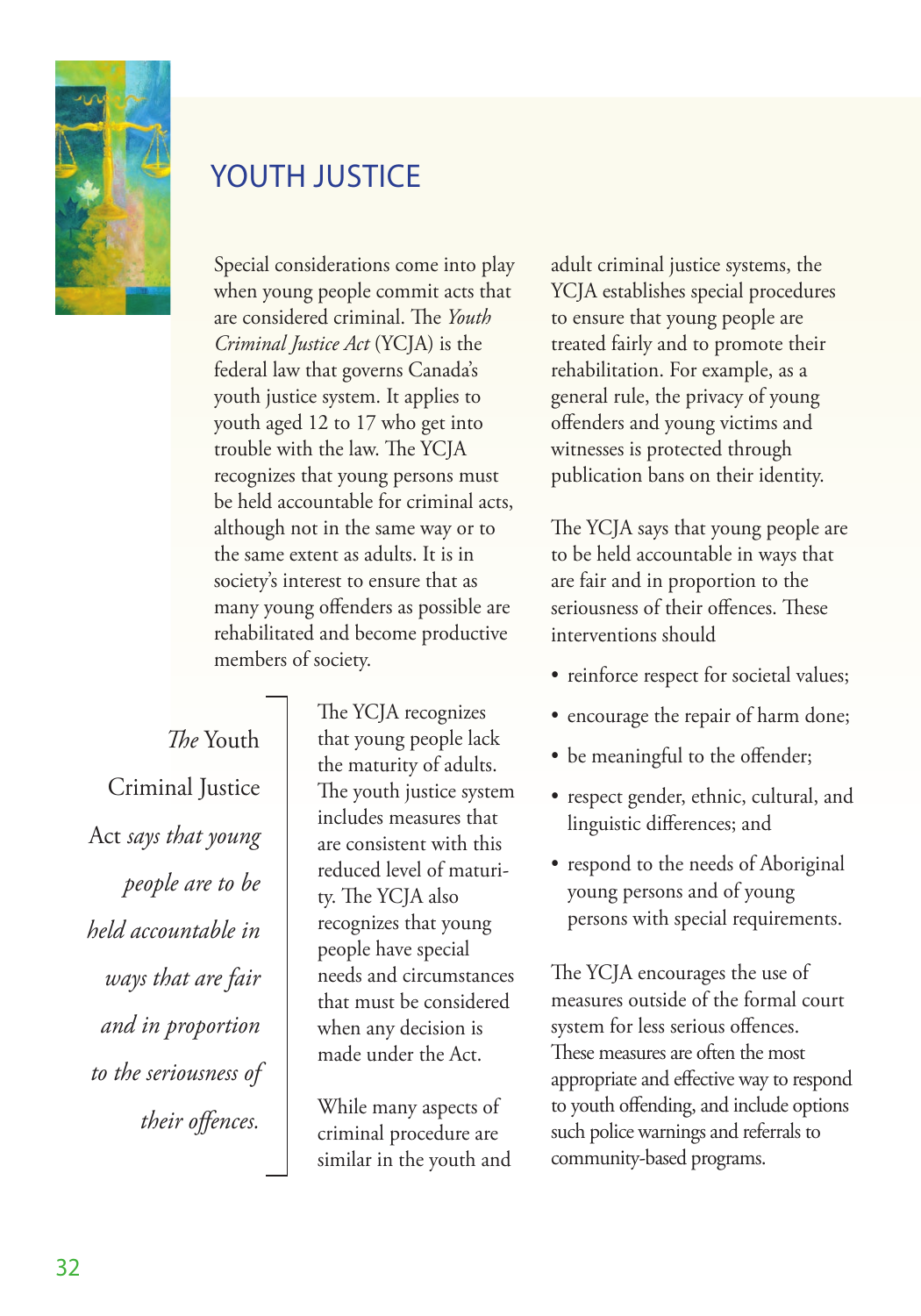Youth cases that do end up in the formal court system are conducted in special youth courts. If a youth is found guilty of a criminal offence, the youth court judge must determine the appropriate sentence. The YCJA has specific sentencing provisions for young offenders that are different than the adult sentencing provisions in the *Criminal Code*.

In most cases, judges impose one of the youth sentencing options in the YCJA. However, in very serious cases, the court does have the power to

impose an adult sentence. If an adult sentence is imposed, the *Criminal Code* penalties for adult offenders are applied to the young person. This can include mandatory minimum penalties and sentences up to life imprisonment. However, a young person cannot serve any portion of a sentence in an adult prison before he or she is 18 years old.

*Canadian youth courts completed about 48,000 cases in 2011–12, down 10% from the previous year. The largest decreases were in the territories, where declines ranged from 23% to 36%.*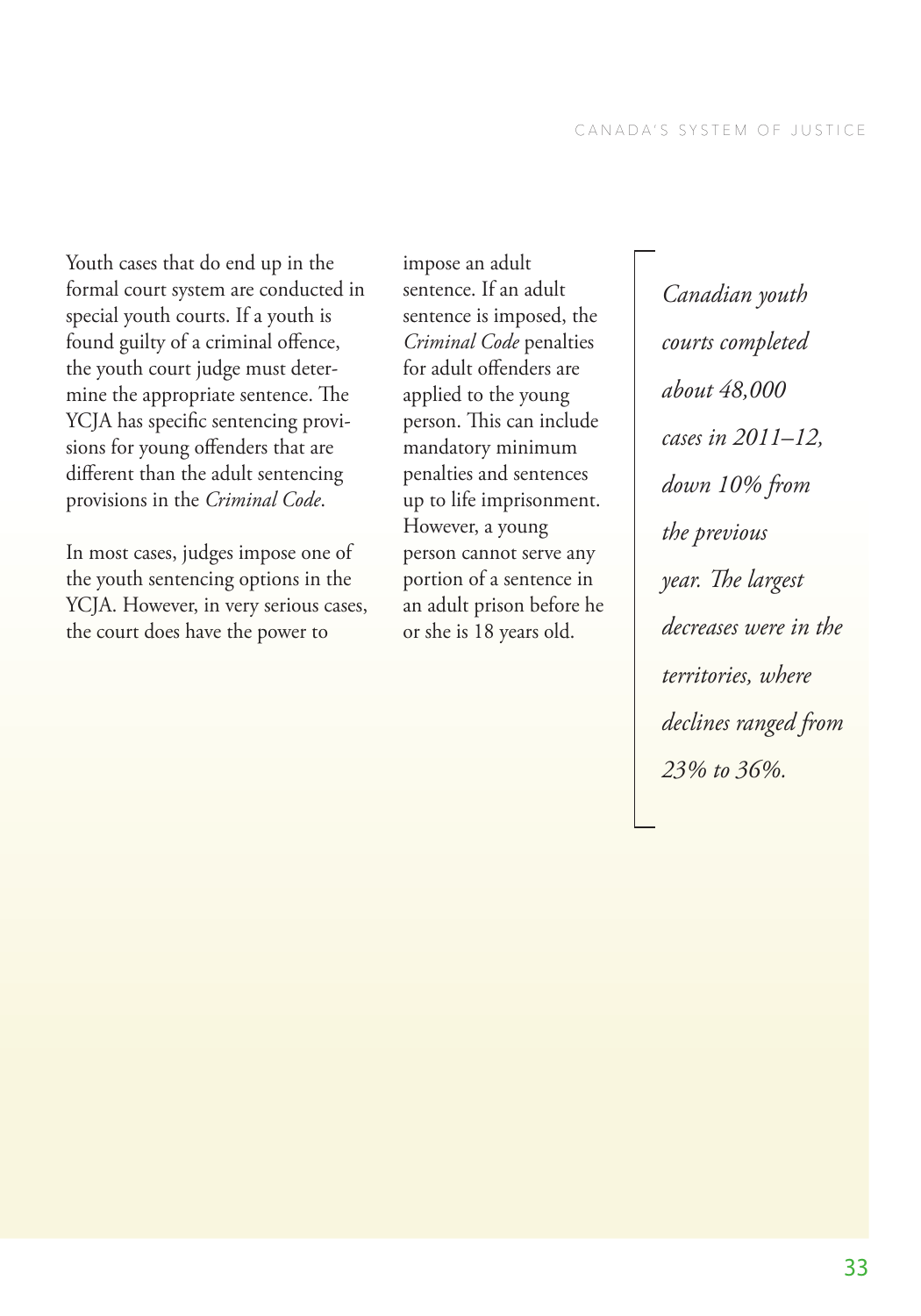<span id="page-39-0"></span>

# THE ROLE OF THE PUBLIC

In Canada, each of us has a part in ensuring that the law works properly and that justice is done. Two ways of contributing to justice in Canada are being on a jury and testifying in court.

### **Jury Duty**

Serving on a jury is one way a citizen can carry out his or her role. A jury is a group of citizens who try an accused charged with a criminal offence. In Canada, a criminal law jury is made up of 12 jurors selected from among citizens of the province or territory in which the court is located. Any adult Canadian citizen can be considered for jury duty.

Being called for jury duty does not mean a person will be selected to serve as a juror but he or she must show up for the selection process. Some people may not be required to do jury duty by the laws of their province. Also, the prosecutor or the defence counsel may object to a particular juror if they believe there is a reason why he or she should be disqualified.

During the trial, jurors must not allow themselves to be influenced by anything except the evidence presented in court. Jurors must make up their own minds about the truth or honesty of the testimony given by witnesses.

After both sides have called all their witnesses and presented their arguments, the judge instructs the jury on the law and on what they must take into account when making their decision.

#### **Criminal Cases**

The jurors meet in a room outside the courtroom to decide whether the prosecutor has proven beyond a reasonable doubt that the accused is guilty.

All the jurors must agree on the decision or verdict – their decision must be unanimous. If they cannot all agree, the judge may discharge the jury and direct a new jury to be chosen for a new trial. After a trial, jurors are not allowed to tell anyone else about the discussions that took place in the jury room.

#### **Civil Cases**

The jury must decide whether the plaintiff has proven that the defendant is liable, that is, responsible, on a balance of probabilities.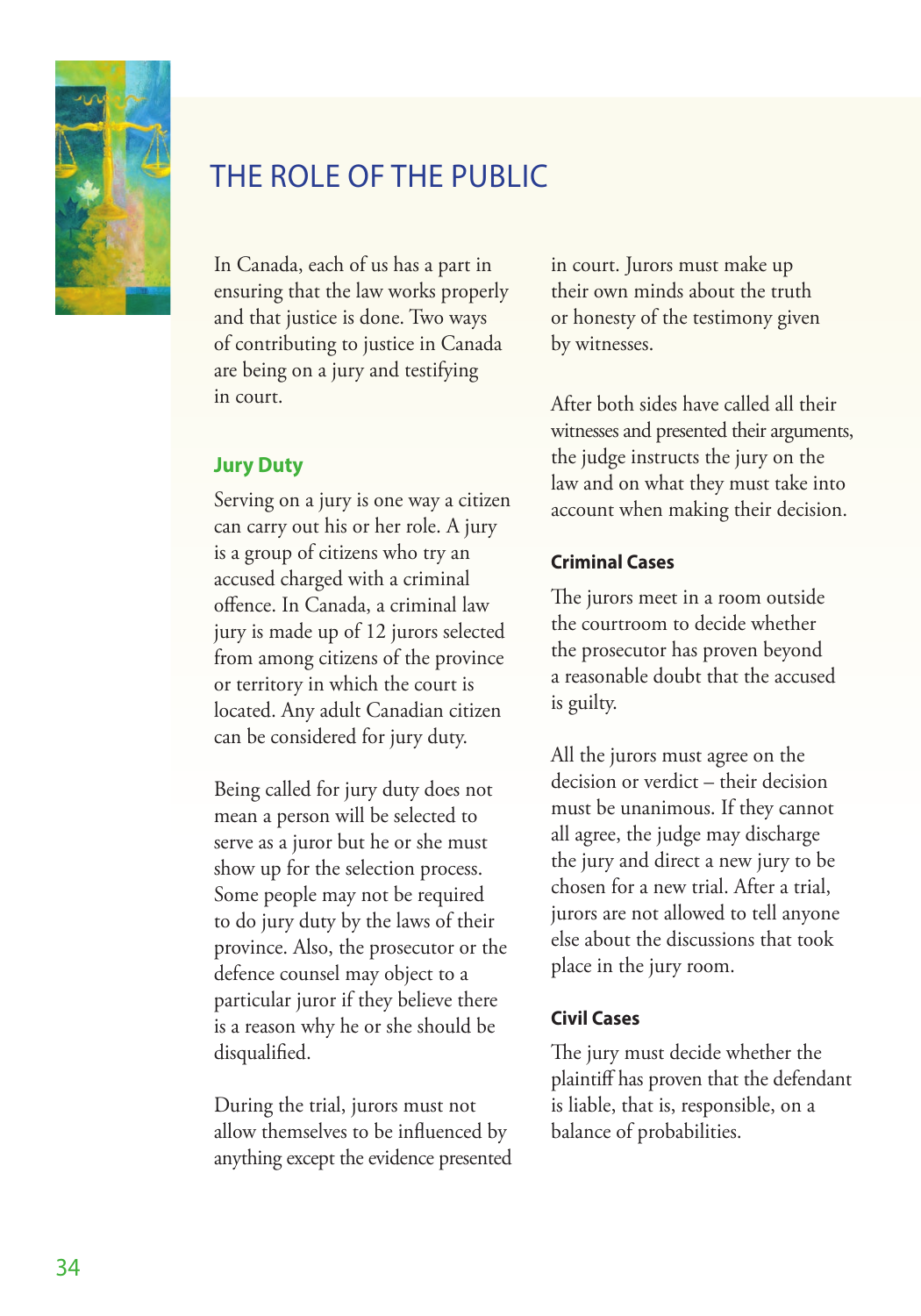# <span id="page-40-0"></span>Trial by Jury

Most civil cases in Canada are tried by judges without a jury. However, anyone charged with a criminal offence for which there can be a prison sentence of five years or more has the right to a trial by jury.

In some cases, a person charged with a criminal offence for which there can be a prison sentence of less than five years may have the right to choose trial by jury.

Some civil cases can also be tried by judge and jury.

There are only six jurors in a civil case, and the decision does not have to be unanimous as long as five of them agree on the verdict.

### **Testifying in Court**

A person who has information that either party in the case believes to be useful may be called to give evidence in a civil or criminal trial. Someone might have witnessed the event, know something that is important to the case, or have a document that is key to the trial.

People whose knowledge about a particular subject can help the court with answers to technical questions may also be called as expert witnesses.

If people have information they believe is related to the case, they may come forward voluntarily. If they do not, they can be summoned by [subpoena](#page-41-0) to give evidence in court. A person who is subpoenaed must testify or face a penalty.

Witnesses must take an oath or affirm that they will tell the truth. They must answer all questions they are asked, unless the judge decides that a question is irrelevant.

#### **Know the Law**

People do not have to be experts in the law. But ignorance of the law is no excuse or defence. If you are charged with an offence, for example, you cannot be excused by claiming that you did not know you were breaking the law. Because our laws are publicly debated before being passed in Parliament or a legislature, the public is expected to know what is legal and what is not.

The duty to know the law means that citizens should make sure they are